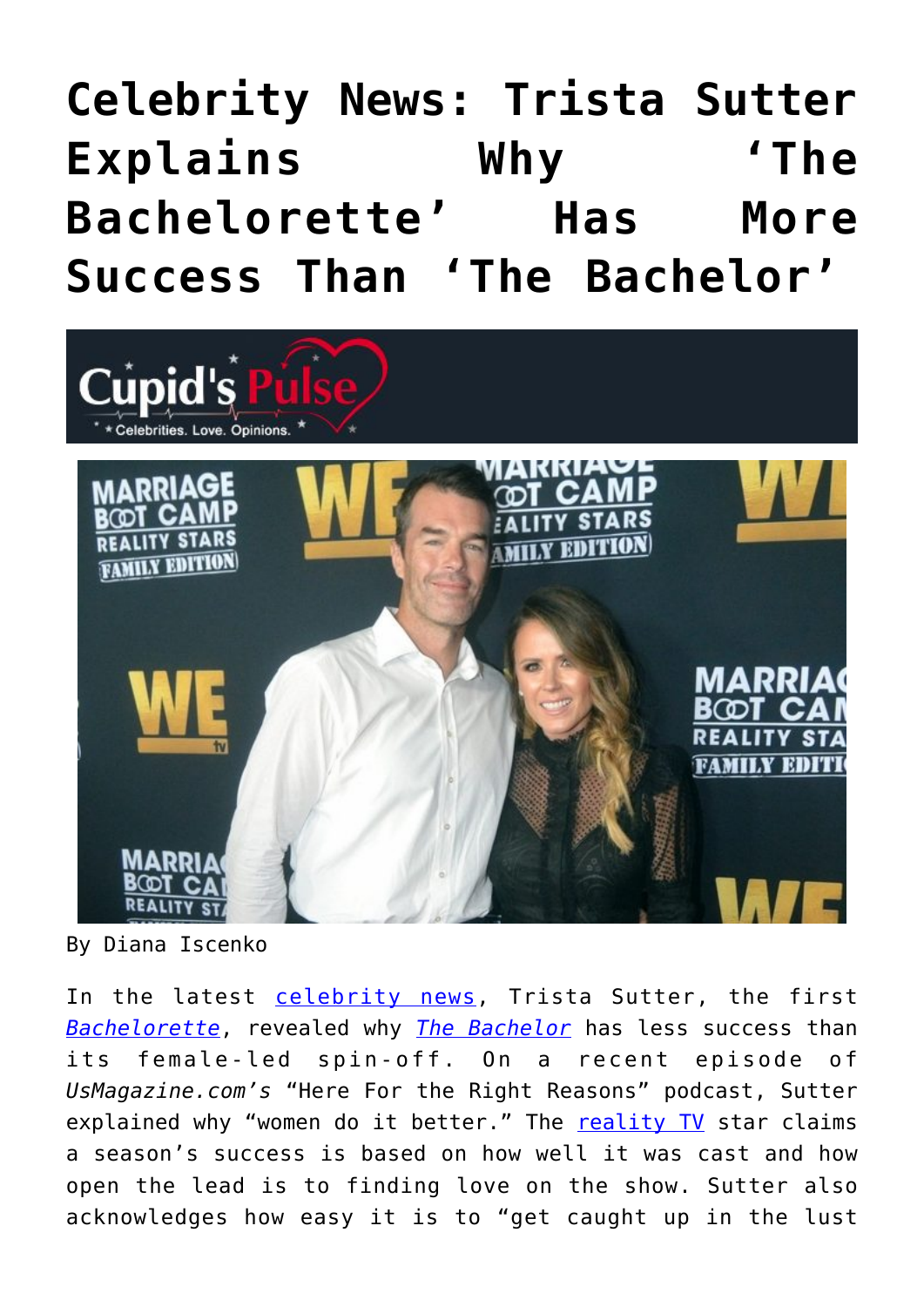factor." In the franchise's history, six *Bachelorettes* are still with their season's winner, while only one *Bachelor* is married to his season's winner. Several *Bachelors* have ended up with someone from their season after proposing to someone else.

**In celebrity news, Trista Sutter opens up about why** *The Bachelorette* **has more success stories than** *The Bachelor***. What are some ways to tell the difference between lust and love?**

### **Cupid's Advice:**

The start of a new relationship is exciting! It's easy to get swept up with a new partner, but are you excited for the right reasons? If you're not sure if you're in love or in lust, Cupid has some advice for you.

**1. You enjoy talking to them:** Anyone in a new relationship will want to see their partner, but talking over the phone consistently might show that there's a deeper level of connection. If you only talk to your new partner while seeing them in person, love may be taking a backseat to lust.

**Related Link:** [Celebrity News: Arie Luyendyk Jr. Says](http://cupidspulse.com/134917/celebrity-news-arie-luyendyk-jr-says-bachelor-barely-works/) ['Bachelor' Concept 'Barely Works' for Finding Love](http://cupidspulse.com/134917/celebrity-news-arie-luyendyk-jr-says-bachelor-barely-works/)

**2. You accept their flaws:** Lust often loses interest when you discover your partner's flaws. If your feelings toward your partner are genuine, it'll be easier to accept their flaws and continue to like them despite their more negative qualities.

**Related Link:** [Celebrity Exes: Ben Higgins Apologizes to Olivia](http://cupidspulse.com/135049/celebrity-exes-ben-higgins-apologizes-olivia-caridi-the-bachelor/)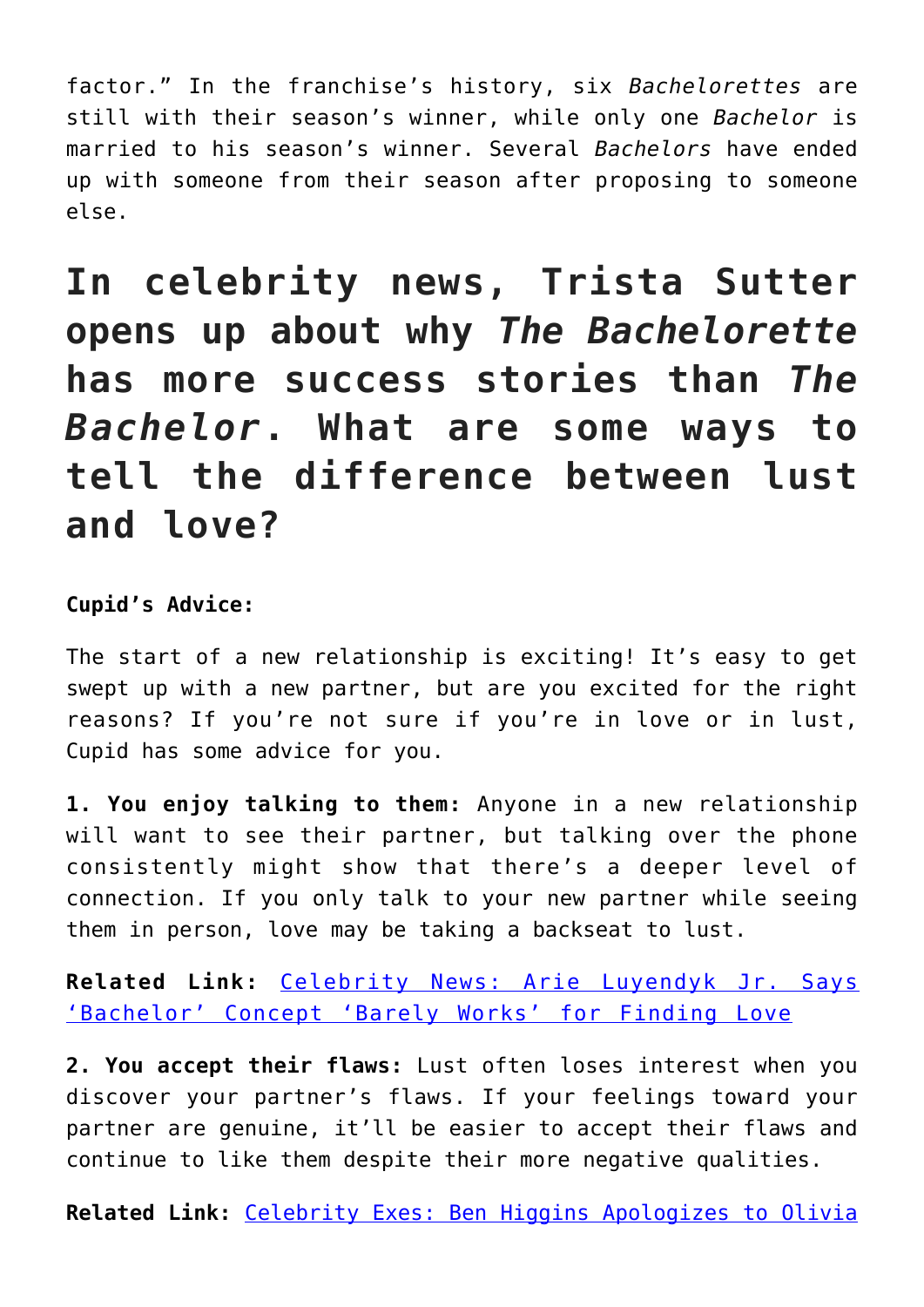[Caridi for Her 'Bachelor' Experience on His Season](http://cupidspulse.com/135049/celebrity-exes-ben-higgins-apologizes-olivia-caridi-the-bachelor/)

**3. You're excited about the future:** Your excitement should go past the next time you'll see your new partner. You should also be excited for them to meet the other people in your life and to reach relationship milestones with them. If you're excited for what your future relationship will hold, you're likely in love, not lust.

**How do you navigate love and lust in a new relationship? Start a conversation in the comments below!**

# **[Celebrity Photo Gallery: From](https://cupidspulse.com/107173/celebrity-photo-gallery-from-the-bachelor-to-babies/) ['The Bachelor' to Babies](https://cupidspulse.com/107173/celebrity-photo-gallery-from-the-bachelor-to-babies/)**

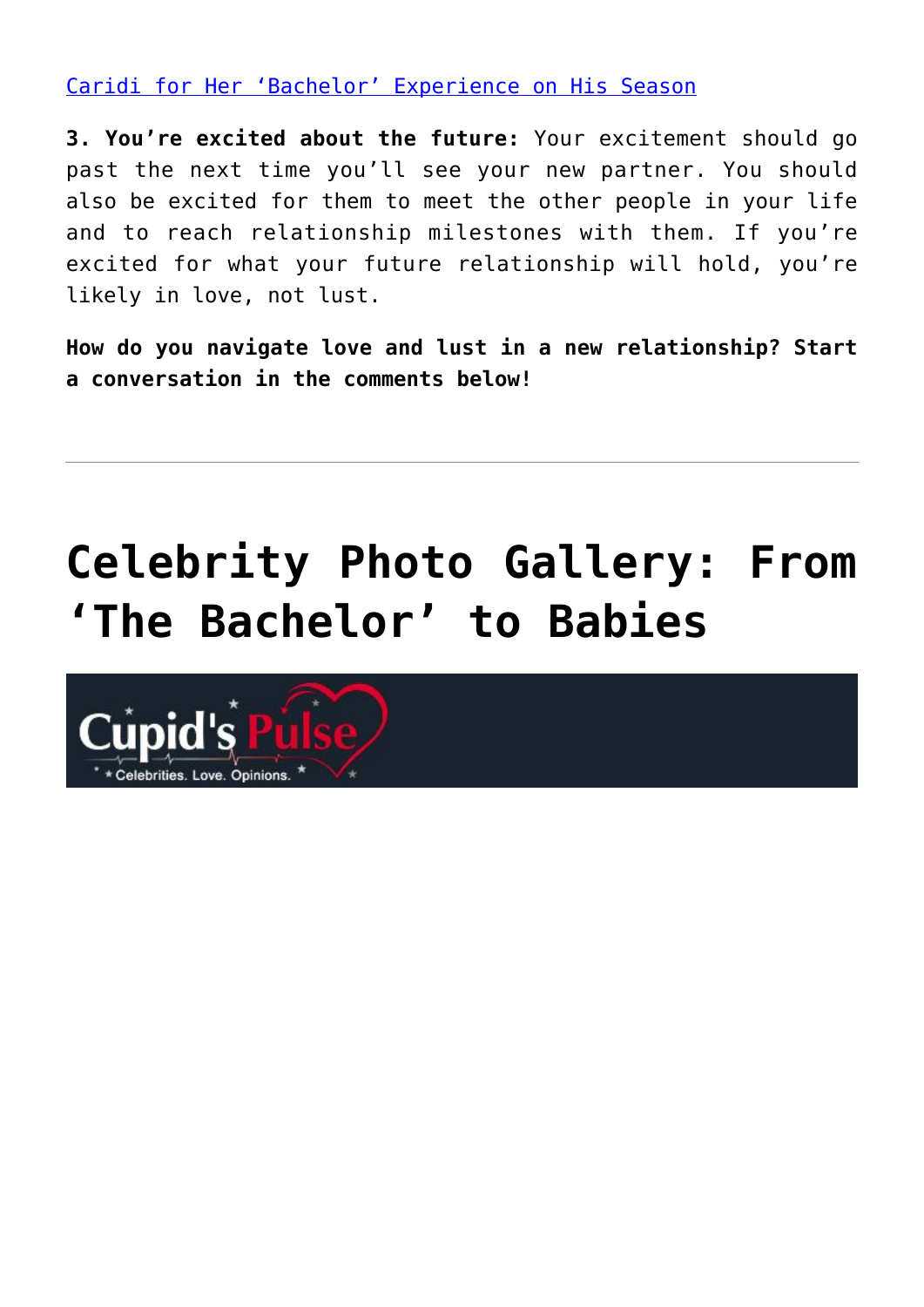

Page 1 of 12



Jillian Harris

In March 2016, the former 'Bachelorette' and HGTV host broke her celebrity baby news when she posted a photo of her baby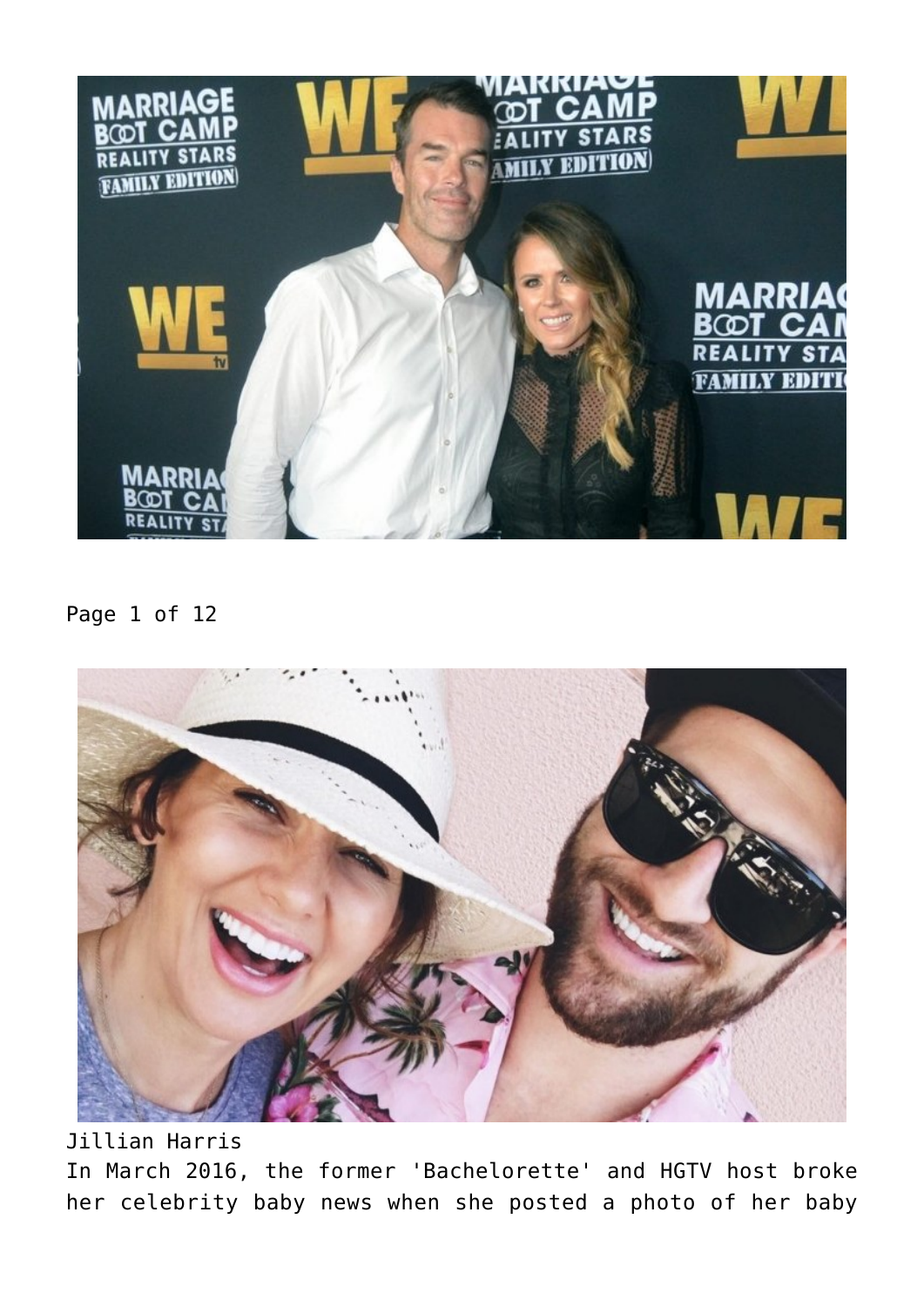bump next to smiling boyfriend Justin Pasutto with the exclamatory headline, "WE ARE PREGNANT!!!" Photo courtesy of Instagram.

# **[Celebrity Photo Gallery: The](https://cupidspulse.com/95007/celebrity-photo-gallery-the-history-of-the-bachelorette/) [History of 'The Bachelorette'](https://cupidspulse.com/95007/celebrity-photo-gallery-the-history-of-the-bachelorette/)**



Page 1 of 11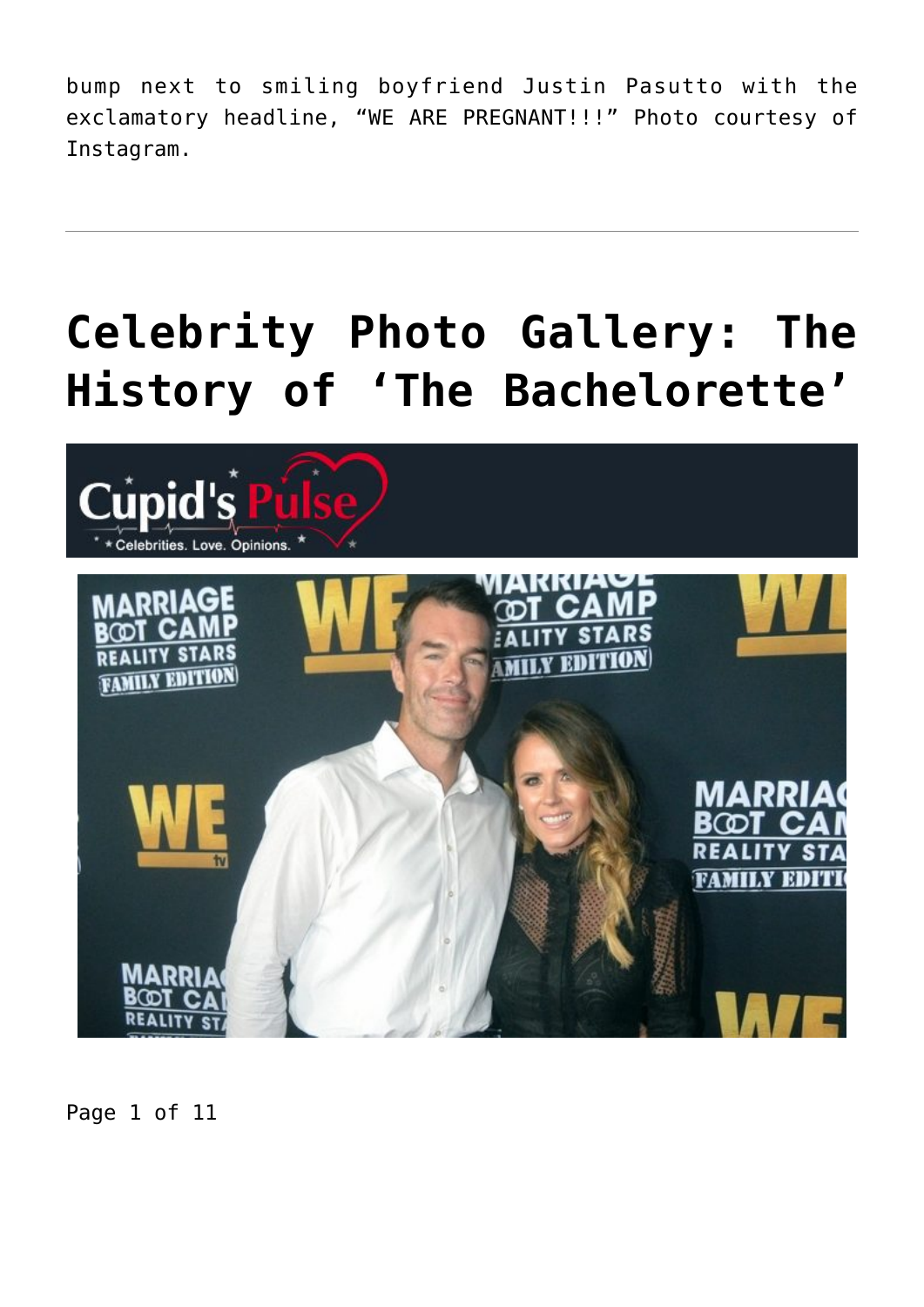

Season 1: Ryan Sutter and Trista (Rehn) Sutter

Trista Rehn was the runner-up during season 1 of 'The Bachelor.' She went on to be the first 'Bachelorette' and found love with firefighter Ryan Sutter. The celebrity couple were married in December 2003. They have two kids and live in Eagle County, Colorado. Photo: Diane Cohen/Fame Pictures

**[Trista Sutter Reveals](https://cupidspulse.com/87881/trista-sutter-reveals-celebrity-news-two-year-infertility-battle/) [Celebrity News: Two Year](https://cupidspulse.com/87881/trista-sutter-reveals-celebrity-news-two-year-infertility-battle/) [Infertility Battle](https://cupidspulse.com/87881/trista-sutter-reveals-celebrity-news-two-year-infertility-battle/)**

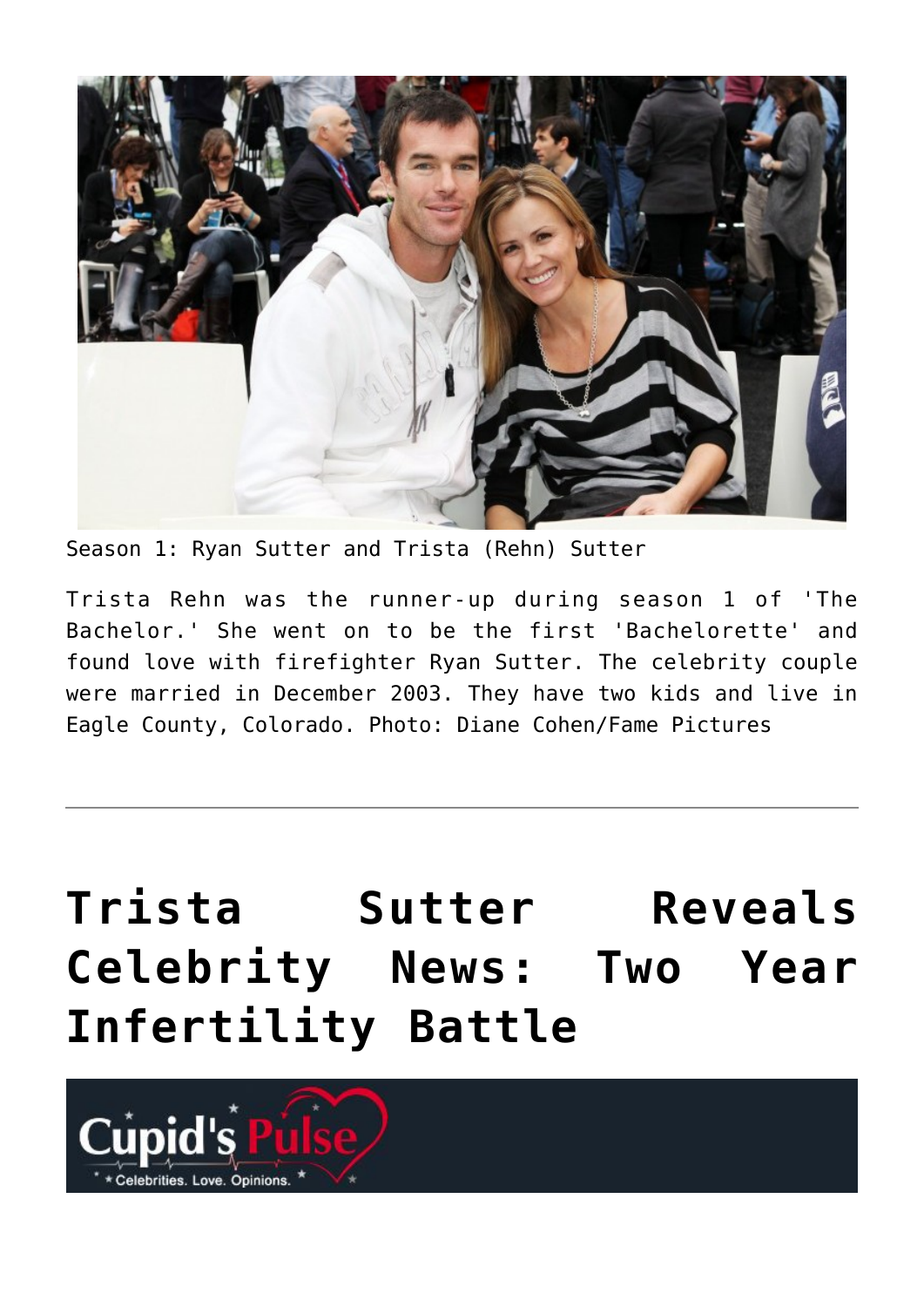

By [Katie Gray](http://cupidspulse.com/105088/katie-gray/)

*The Bachelorette* favorite, Trista Stutter, has been in the celebrity news a lot lately. The reality star opened up about her two year infertility battle with celebrity pregnancy that she faced before she got pregnant with her first child. She touches on this in her new book, *Happily Ever After: The Life Changing Power of a Grateful Heart*. According to *[UsMagazine.com](http://www.usmagazine.com/celebrity-moms/news/trista-sutter-reveals-two-year-infertility-struggle-dark-time-2015272)*, Sutter said, "I talk about in the book how we struggled with infertility for almost two years. I always wanted to be a mom, it was always my dream and although I wanted to be a career person for a very long time, overplaying that at all times was to become a mother." Trista married Ryan in 2003, and they captured hearts around the country. They welcomed their son Max into the world in 2007 and daughter Blakesley two years later.

## **The latest celebrity news surrounding Trista and Ryan Sutter**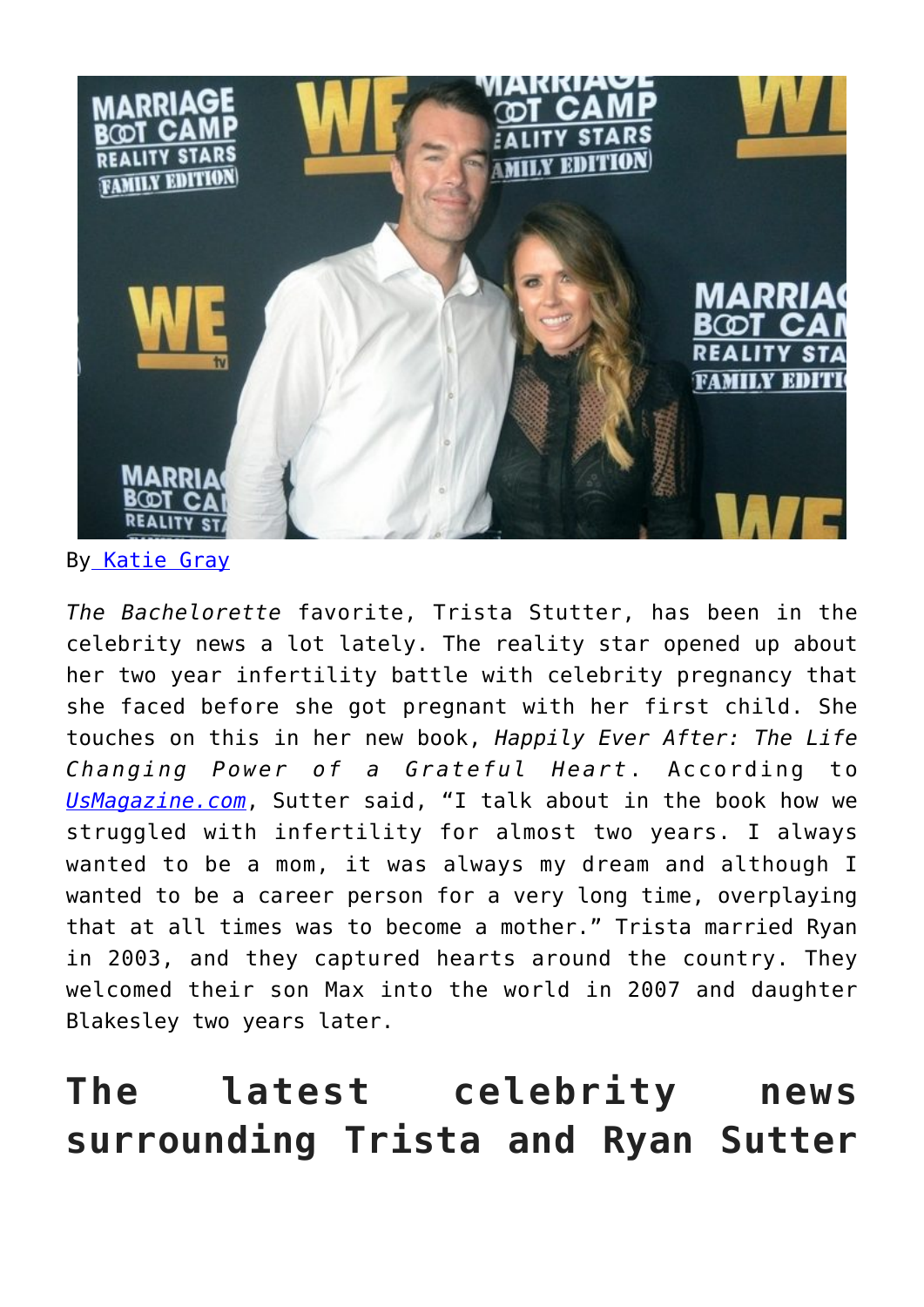### **is not uncommon. What are some ways to support your partner through infertility struggles?**

**Cupid's Advice:**

People struggle to get pregnant all the time, and it can be emotionally draining. Cupid has some tips on how to support your partner:

**1. Be there:** The most important thing you can do is be there for your partner during this difficult time. Go with her to appointments, do some research, and seek out opinions and information from experts. Listen to what your partner says, so that they are being heard during this stressful and sad time. Let them know that they can vent to you!

**Related Link:** [Trista Sutter Talks About Her Strong Family Bond](http://cupidspulse.com/72818/trista-sutter-strong-family-bond/)

**2. Show love:** Make sure to remind your partner constantly how much you love them. Surprise them with little things to make them happy. Even though something you both want isn't happening at the moment, reaffirm that the bond and love between you two is still present, forever and always!

**Related Link:** [Trista Sutter Surprises Husband Ryan With](http://cupidspulse.com/81014/trista-sutter-surprises-husband-ryan-sutter-colorado-camping/) [Colorado Camping Trip](http://cupidspulse.com/81014/trista-sutter-surprises-husband-ryan-sutter-colorado-camping/)

**3. Stay positive:** Although it can be hard, you have to stay positive at all times. Be encouraging and hopeful, so that your partner will stay that way, too. Remember there is always light at the end of the tunnel!

**What are some ways you have supported your partner during this difficult time?**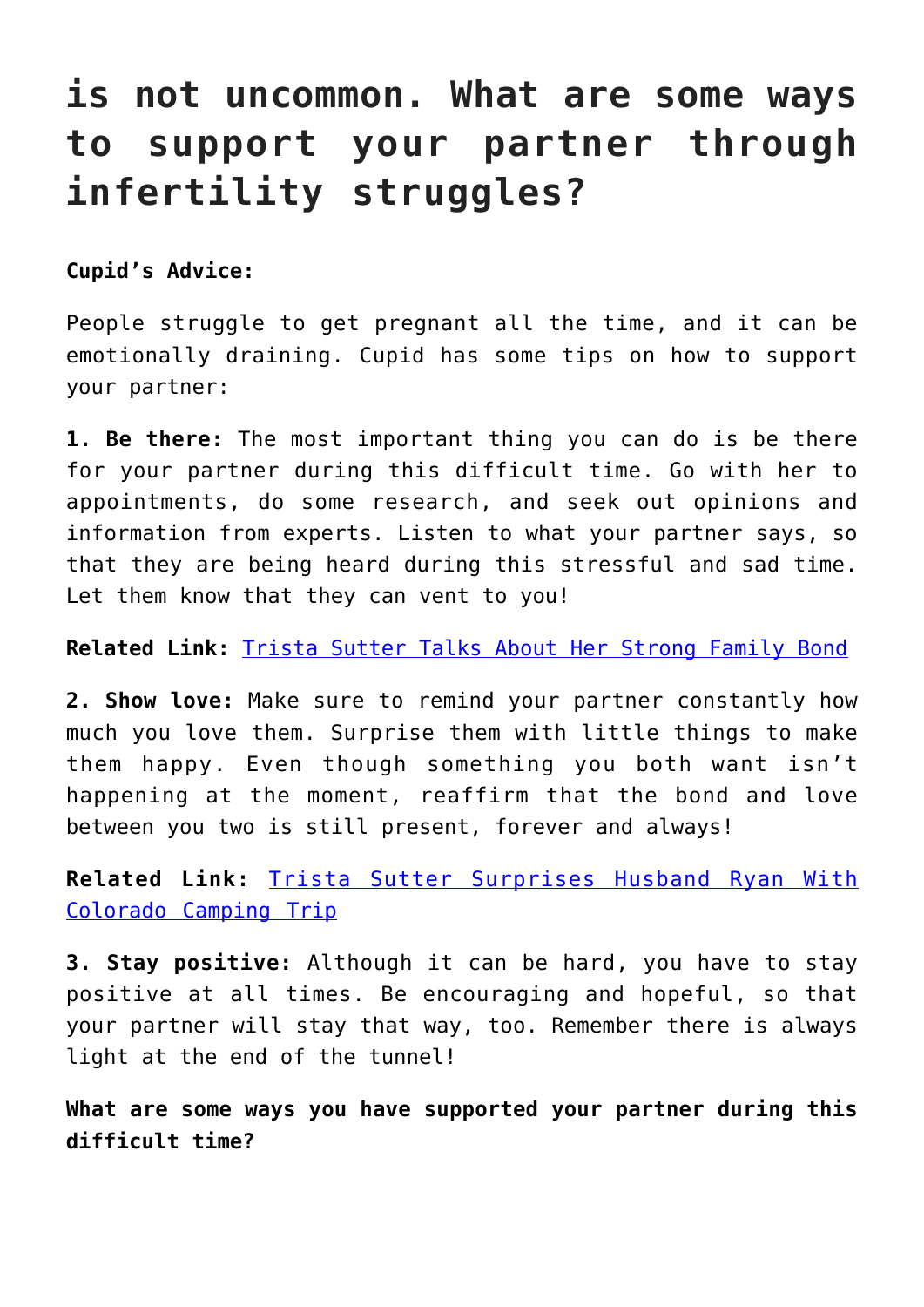# **[Do Trista and Ryan Sutter's](https://cupidspulse.com/82932/trista-ryan-sutters-kids-know-how-couple-met/) [Kids Know How the Couple Met?](https://cupidspulse.com/82932/trista-ryan-sutters-kids-know-how-couple-met/)**



By Emily Meyer

Although we know Trista and Ryan Sutter for being one of the most successful couples in *Bachelorette* history, their own children might not be as aware! According to *[Wetpaint.com](http://www.wetpaint.com/the-bachelorette/articles/2014-11-11-trista-ryan-sutter-kids-relationship)*, while Trista has been promoting her new book, *Happily Ever After: The Life-Changing Power of a Grateful Heart,* the 42 year-old confessed that her children don't know how their parents met. She admits, "They haven't seen it…I'm sure that we'll be answering questions, but I'm not ashamed of it by any means." The recent *Marriage Boot Camp Reality Stars*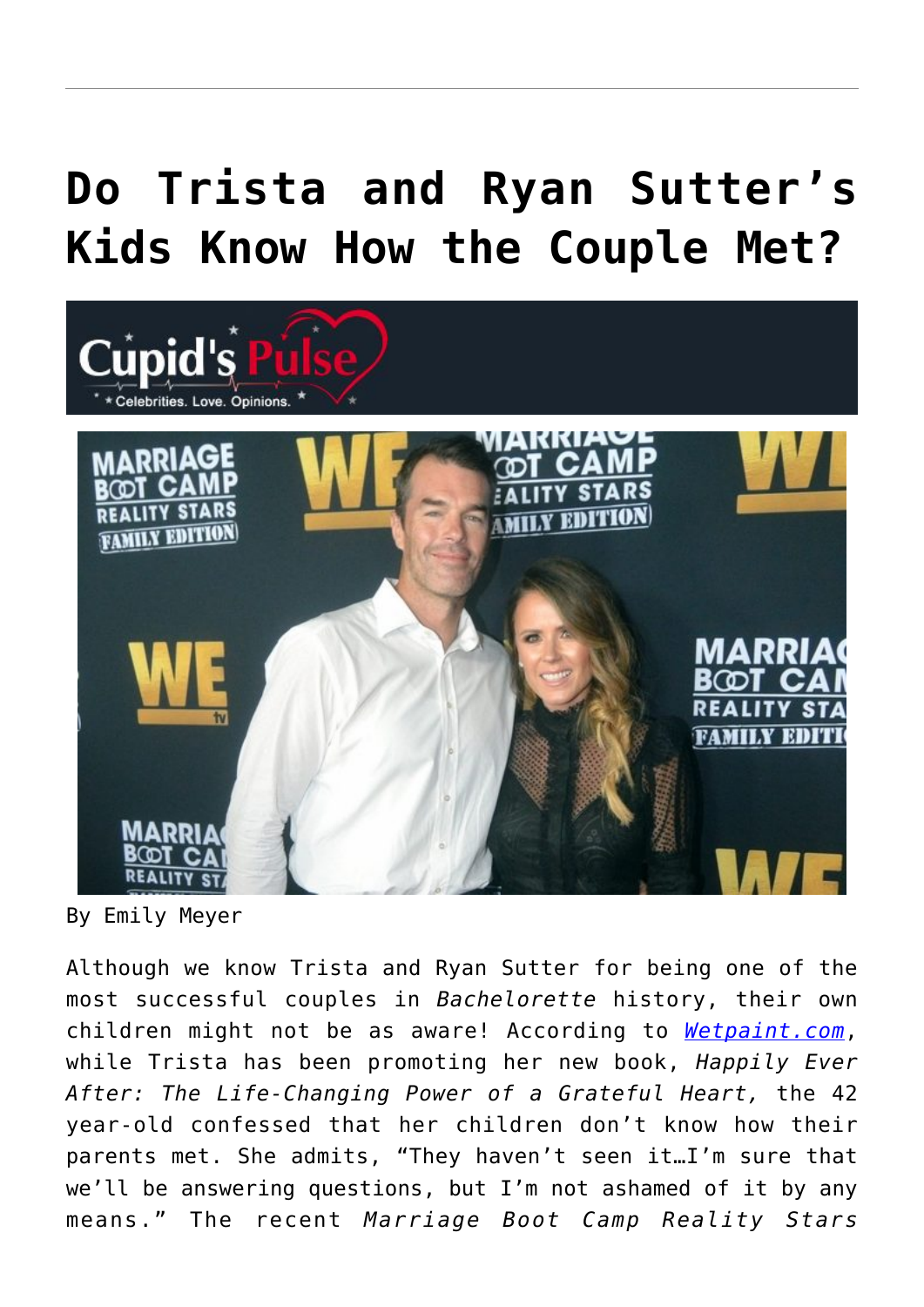participant thinks her hubby will be the first one to show the kids their past. She revealed, "I'm much more protective. I'm very regimented. I like keeping to a schedule, and the reason I like it is because my children are happier if they get their sleep, if they do the things they are used to doing." It seems Ryan and Trista will have some explaining to do!

#### **How should parents talk to their children about relationships?**

### **Cupid's Advice:**

Every kid looks up to their parents, and it's only natural for them to eventually get curious about their mom and dad's relationship. Parents, then, have the opportunity to explain to their kids how to have healthy and strong love. Here are three things to remember when it comes to talking to your children about happy relationships:

**1. It's never too early:** It's never too early to bring up the topic of romantic partnerships with your children. It is actually better to discuss it before they begin forming their own relationships with others, so don't be afraid to approach the topic.

**Related Link:** [Chris Hemsworth Spends a Beach Day with Family](http://cupidspulse.com/82187/chris-hemsworth-beach-with-family/)

**2. Make them aware of the truth:** It's important for these conversations to come up so that your children understand the components of a good and successful relationship. Making your kids learn the dos and don'ts of true love will help them in the future.

**Related Link:** [Neil Patrick Harris and Family Wear Gotham-](http://cupidspulse.com/82506/neil-patrick-harris-and-family-wear-gotham-themed-halloween-costumes/)[Themed Halloween Costumes](http://cupidspulse.com/82506/neil-patrick-harris-and-family-wear-gotham-themed-halloween-costumes/)

**3. Let them know you're always there for them:** Make sure your little ones know that you want to help. Never suppress their feelings and acknowledge every issue that comes up. This will help your children get smart about relationships.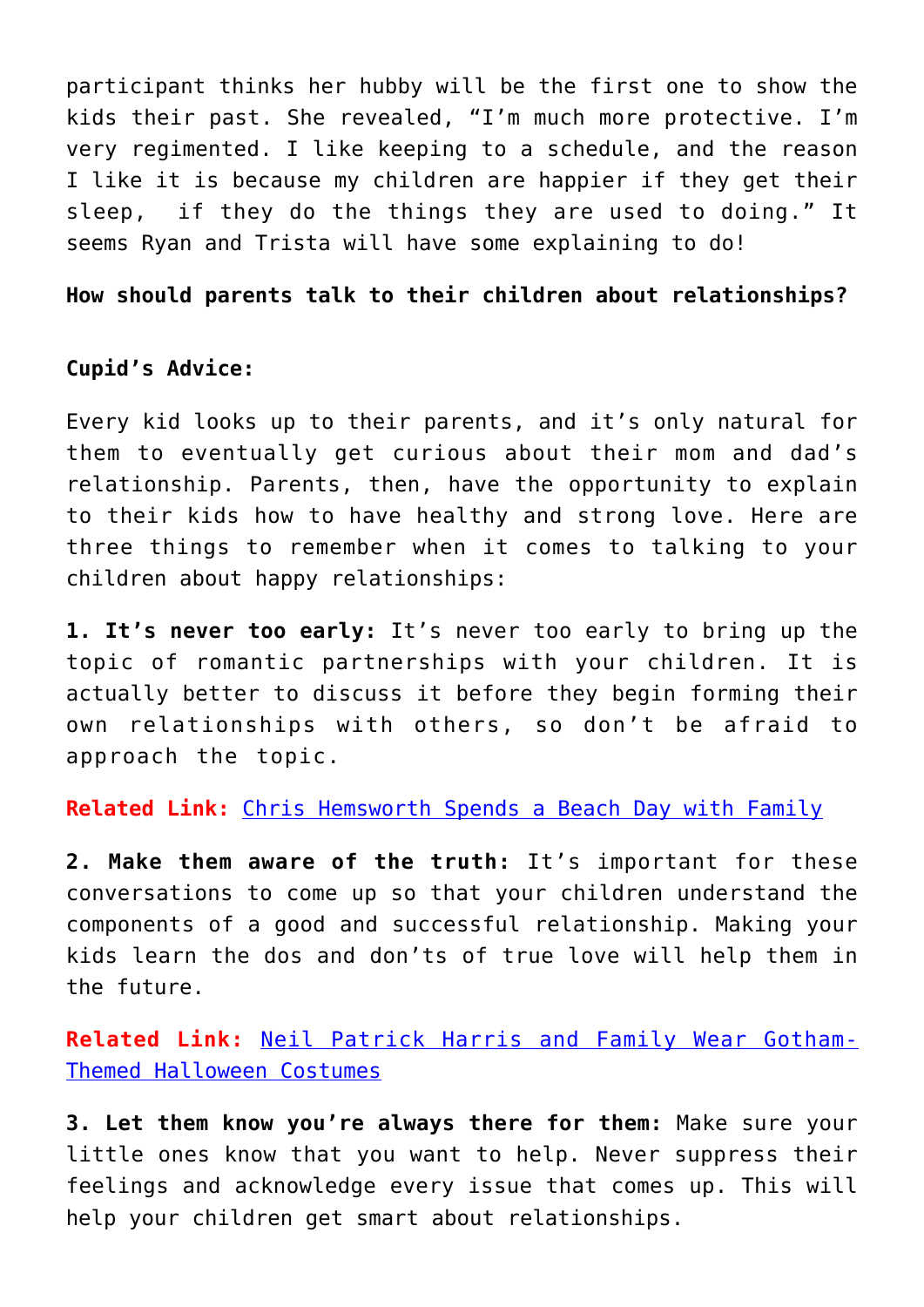**What tips do you have for parents who want to talk to their children about relationships? Share below!**

# **[Trista Sutter Surprises](https://cupidspulse.com/81014/trista-sutter-surprises-husband-ryan-sutter-colorado-camping/) [Husband Ryan With Colorado](https://cupidspulse.com/81014/trista-sutter-surprises-husband-ryan-sutter-colorado-camping/) [Camping Trip](https://cupidspulse.com/81014/trista-sutter-surprises-husband-ryan-sutter-colorado-camping/)**



By Maggie Manfredi

*Bachelorette* alums find their own slice of paradise! According to *[Usmagazine.com](http://www.usmagazine.com/celebrity-news/news/trista-sutter-surprised-ryan-sutter-with-camping-trip-for-birthday-2014219),* Trista Sutter surprised Ryan Sutter with a family trip to Colorado for his birthday. The parents of two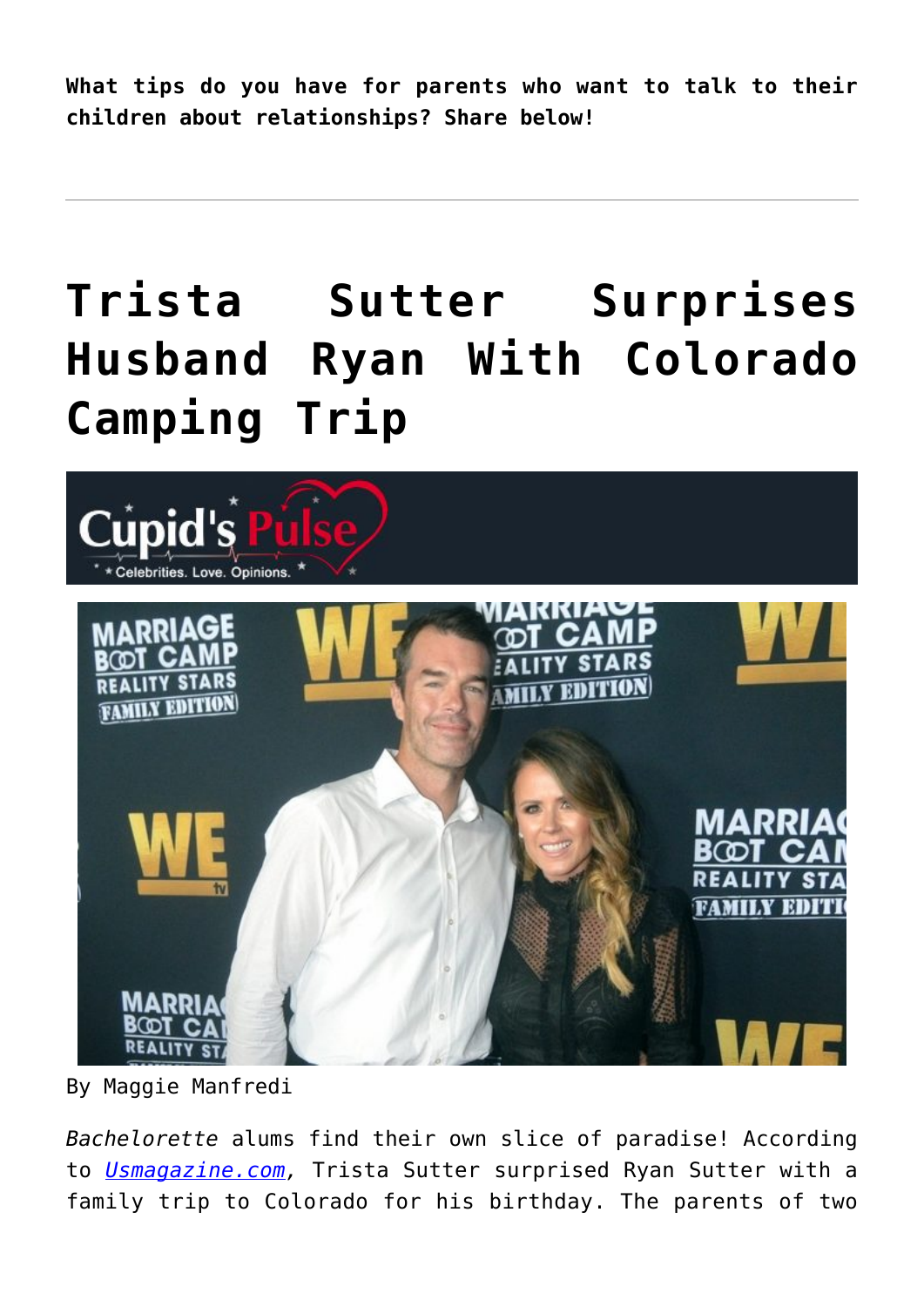met in 2003 on *The Bachelorette.* The firefighter was showered in gifts from paddle boards to social media shout outs from his wife. The family kept it country with a brand new Airstream, camping fun, and lake activities.

### **What are three creative birthday gifts for your partner?**

#### **Cupid's Advice:**

Are you struggling to think of something new and exciting to give to your love this year? Never fear; Cupid has some great gift ideas for you to make this a memorable birthday celebration:

**1. Instagram fun:** Take a look back at his pictures from the year and turn them into tangible memories. Think outside the box not just a picture in a frame: magnets, coasters, stickers, postcards anything that your partner would love!

**Related:** [Sean Lowe Writes: "My Wife Is Hot and I'm in Love"](http://cupidspulse.com/79838/sean-lowe-catherine-is-hot-the-bachelor/)

**2. New experience:** If you are planning to take your significant other away, try something new. See animals or go to a historical place; try a new sport or exotic cuisine. Take them on a wild birthday adventure that they will never forget.

**Related:** [Jessica Simpson Says She's Done Having Kids with Eric](http://cupidspulse.com/80928/jessica-simpson-happy-done-having-kids-eric-johnson/) [Johnson](http://cupidspulse.com/80928/jessica-simpson-happy-done-having-kids-eric-johnson/)

**3. Show you care:** With all the technologies of today making a birthday video would be fun and sweet. You can even get relatives and friends involved, especially if they are far away. You can sing, dance, joke and share all the reasons why you love them.

**What's the most creative gift you have ever given? Give us the details below!**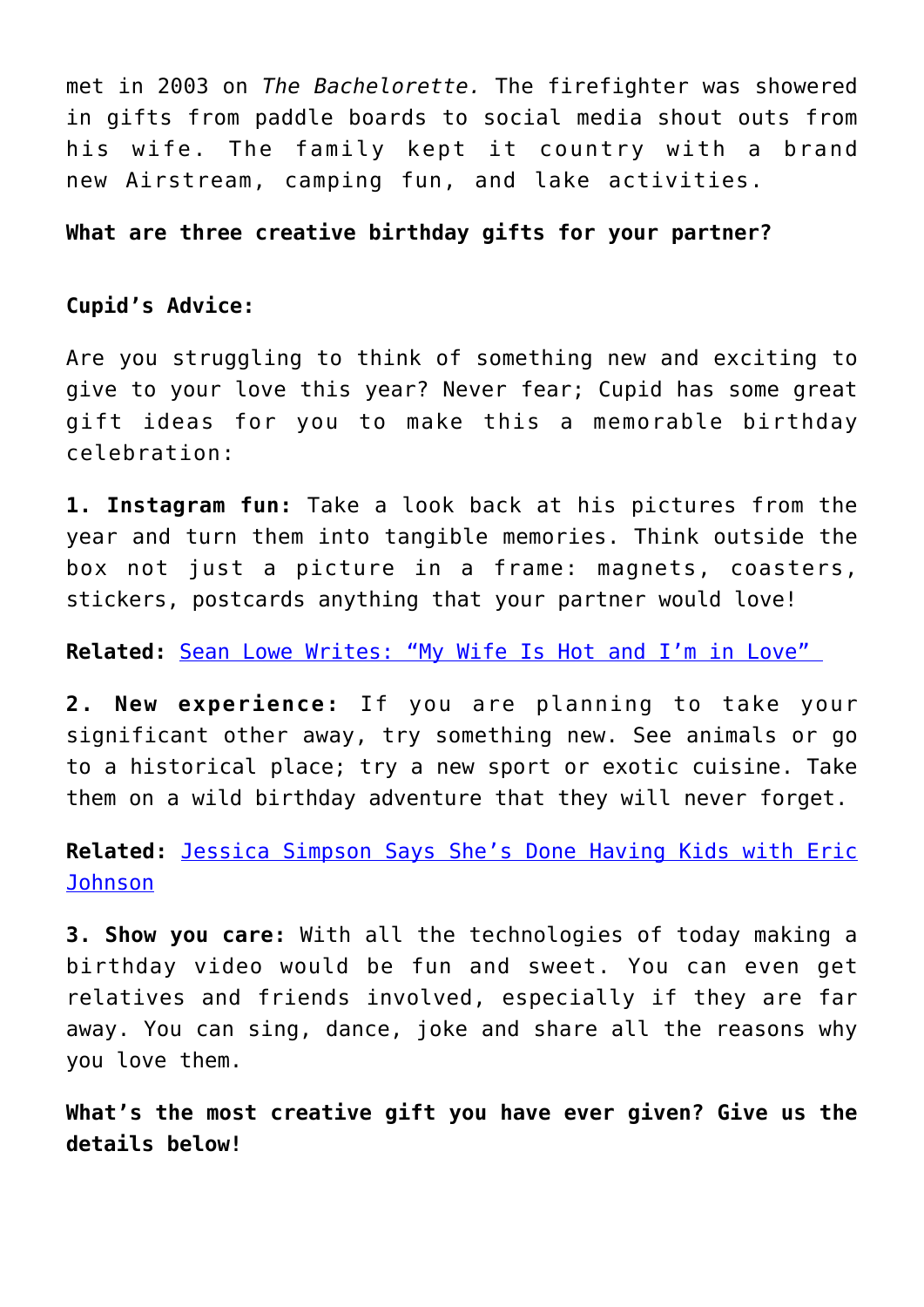# **[Trista Sutter Talks About Her](https://cupidspulse.com/72818/trista-sutter-strong-family-bond/) ["Strong Family Bond"](https://cupidspulse.com/72818/trista-sutter-strong-family-bond/)**



By Maria Darbenzio

Trista Sutter, author of *Happily Ever After, The Life Changing Power of a Grateful Heart,* renewed her wedding vows with her husband Ryan in January as a way to celebrate their 10th wedding anniversary. As the mother of two young children, she knows how important it is to create a strong bond between family. The former *Bachelorette* talked with Celebrity Baby Scoop about creating that bond and how motherhood has changed her relationship with Ryan.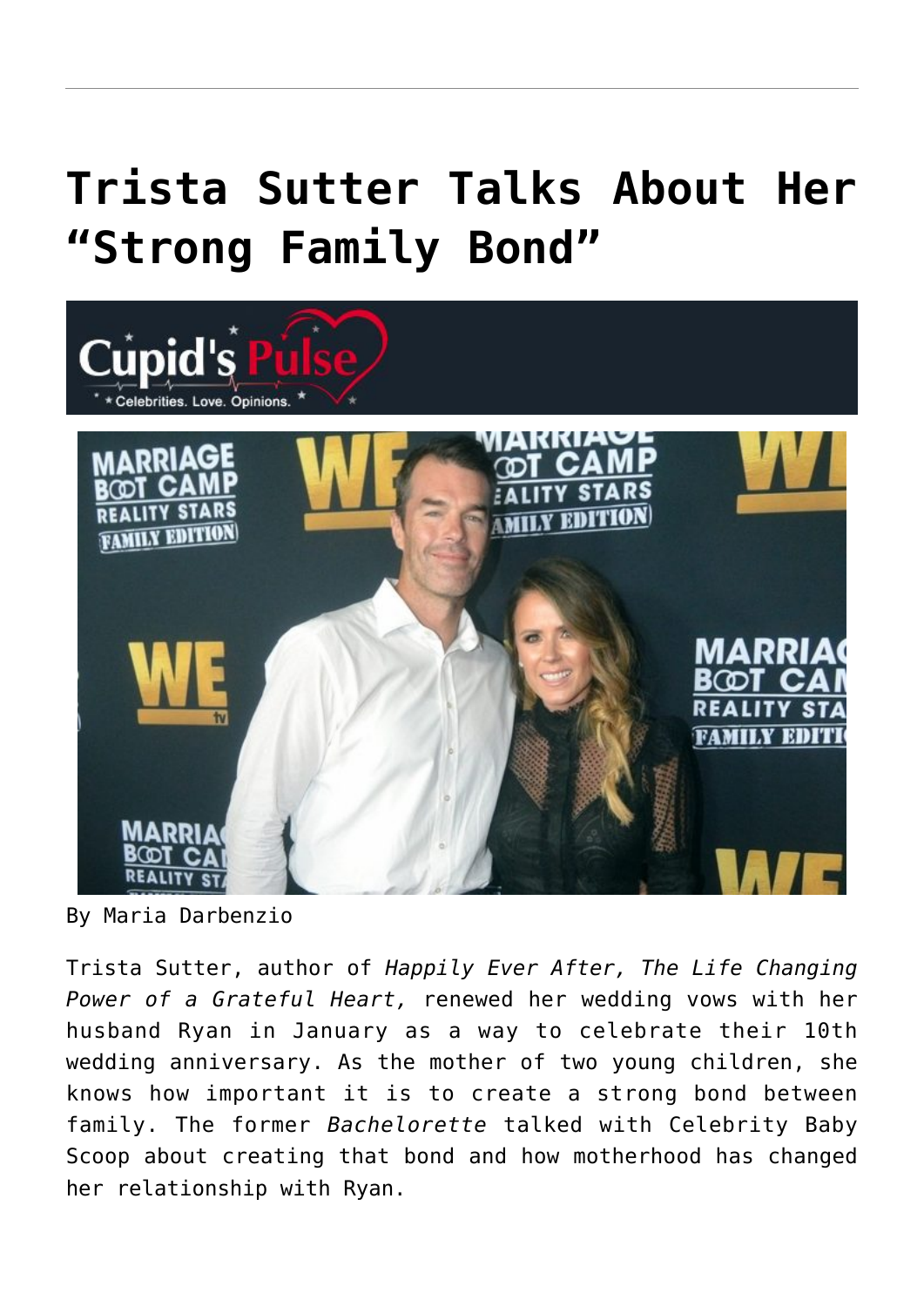**Related Link:** ['Bachelorette' Trista Sutter Talks About Her](http://cupidspulse.com/trista-sutter-bachelorette-happily-ever-after-marriage-family-gratitude/) ['Happily Ever After'](http://cupidspulse.com/trista-sutter-bachelorette-happily-ever-after-marriage-family-gratitude/)

### **CBS: What are Max and Blakesley looking forward to doing this summer?**

**TS:** "I've signed them up for lots of little summer camps. Max will go to basketball camp and also attend a camp called Camp Invention, where they focus on science related stuff. Blakesley will go to dance camp and she is also looking forward to going to fairy camp, where they build tiny fairy houses by one of our local rivers. They're really excited to do all of those things."

### **CBS: Your family seems like you all have such a strong bond with one another. Is that something you work at?**

**TS:** "Oh gosh, yeah. Spending quality time together is important to us. I make a point to ensure my kids know they are a priority in my life and that my husband is a priority in my life. My relationship with Ryan is the foundation of our family. So, yeah, we do have a strong family bond, but it takes effort and time to create it."

### **CBS: You recently renewed your vows. How meaningful was that ceremony to you?**

**TS:** "It was so incredibly meaningful and it was wonderful to be able share it with our kids. What you didn't see on TV was that we included them in our vows. We vowed to always have fun together and always be there for each other. That was special. It was also wonderful to share it with friends and family who have been with us for the past 10 years. I know it was on television, but it was very intimate ceremony and I'm glad we did it."

**Related Link:** [Reality Stars Who Found Real Love](http://cupidspulse.com/reality-star-couples-real-love/)

**CBS: How did becoming a mom change your relationship with**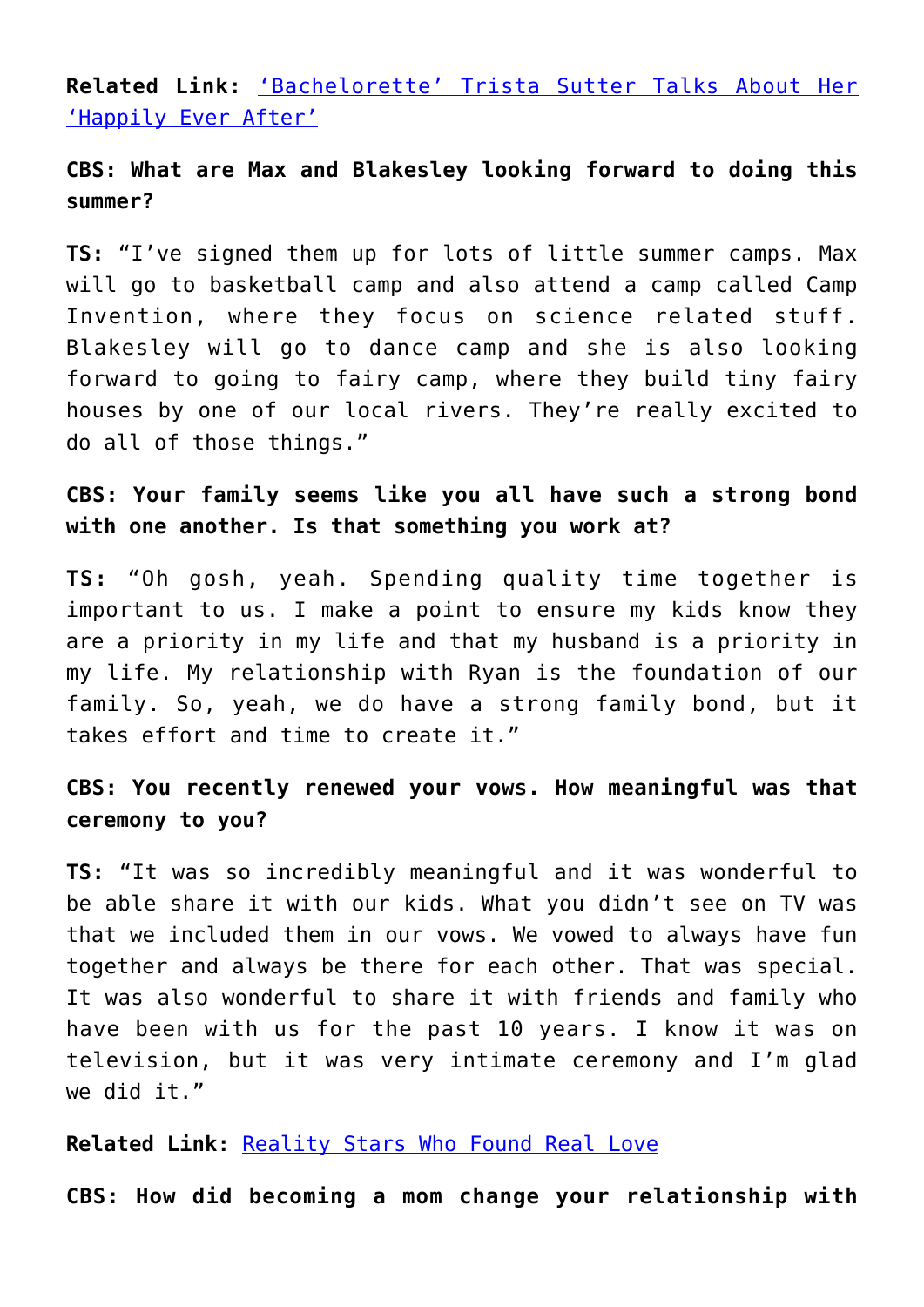### **Ryan?**

**TS:** "Well, number one, it has decreased the amount of time I can spend with him. That's because our kids demand a little bit more time from each of us. So, it's changed in that way. But, honestly, our relationship has grown so much; I respect him so much more because he is such a wonderful father. Our relationship continues to thrive because we bond over our children and we both respect each other as parents."

*For the rest of the interview, visit www.celebritybabyscoop.com/2014/04/01/trista-sutter-stro ng!*

# **[Can You Really Find Love on](https://cupidspulse.com/69076/marni-battista-can-you-find-love-on-the-bachelor/) ['The Bachelor'?](https://cupidspulse.com/69076/marni-battista-can-you-find-love-on-the-bachelor/)**

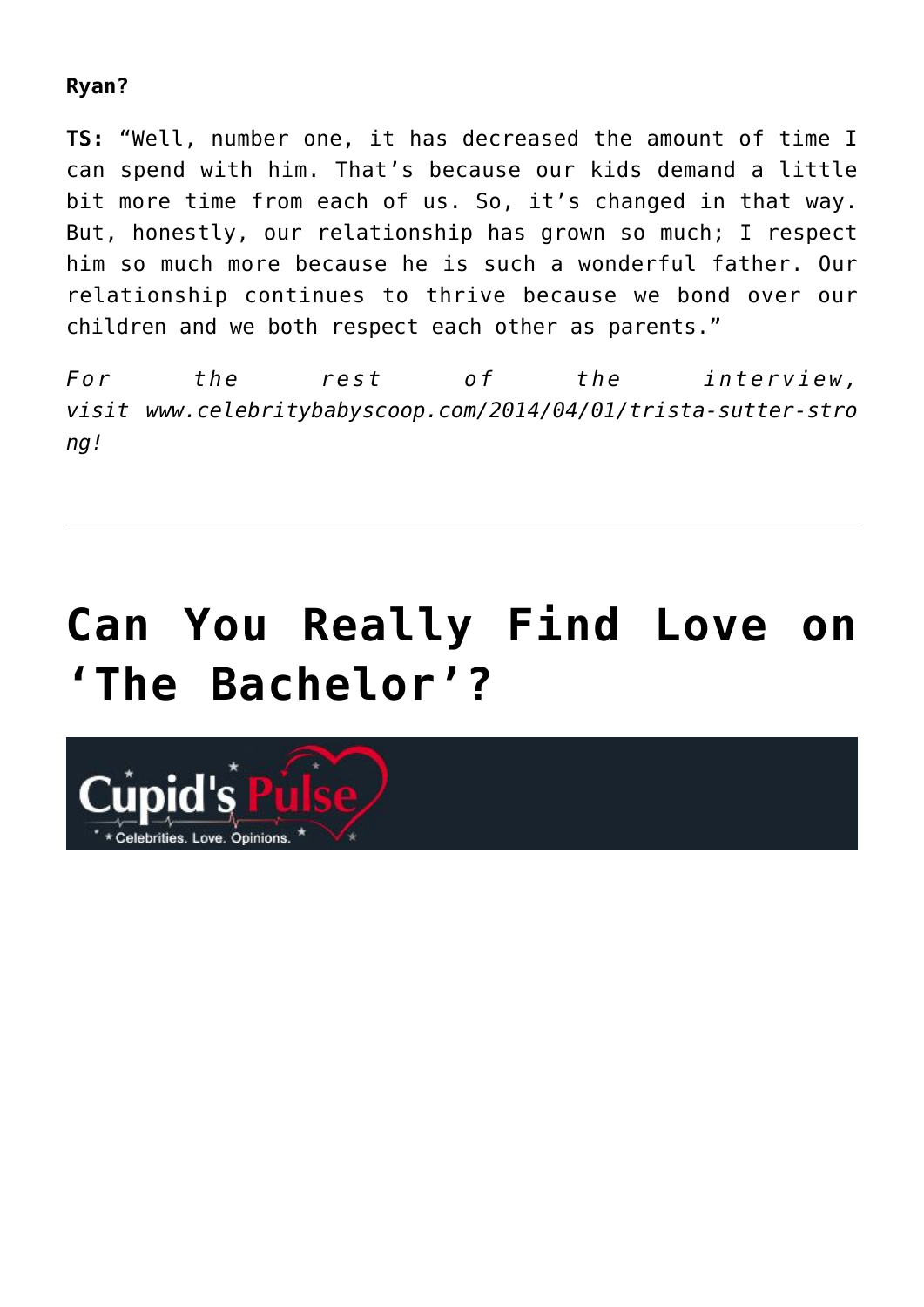

By [Marni Battista](http://datingwithdignity.com)

The reason for our culture's collective obsession with *The Bachelor* franchise is obvious. What single, soul mate-seeking dater wouldn't dream of being presented with 25 gorgeous single men or women and a period of 6 weeks to strategically whittle down that group to a proposal at the end? The allexpenses-paid fairytale dates, exotic destinations, and expensive sports cars probably don't hurt either.

**The conducive environment of 'The Bachelor' makes finding relationships and love seem like a breeze. But the real question is, are the happy celebrity couples really as in love as they look?** 

But underneath the fluffy fanfare that leaves us hopeless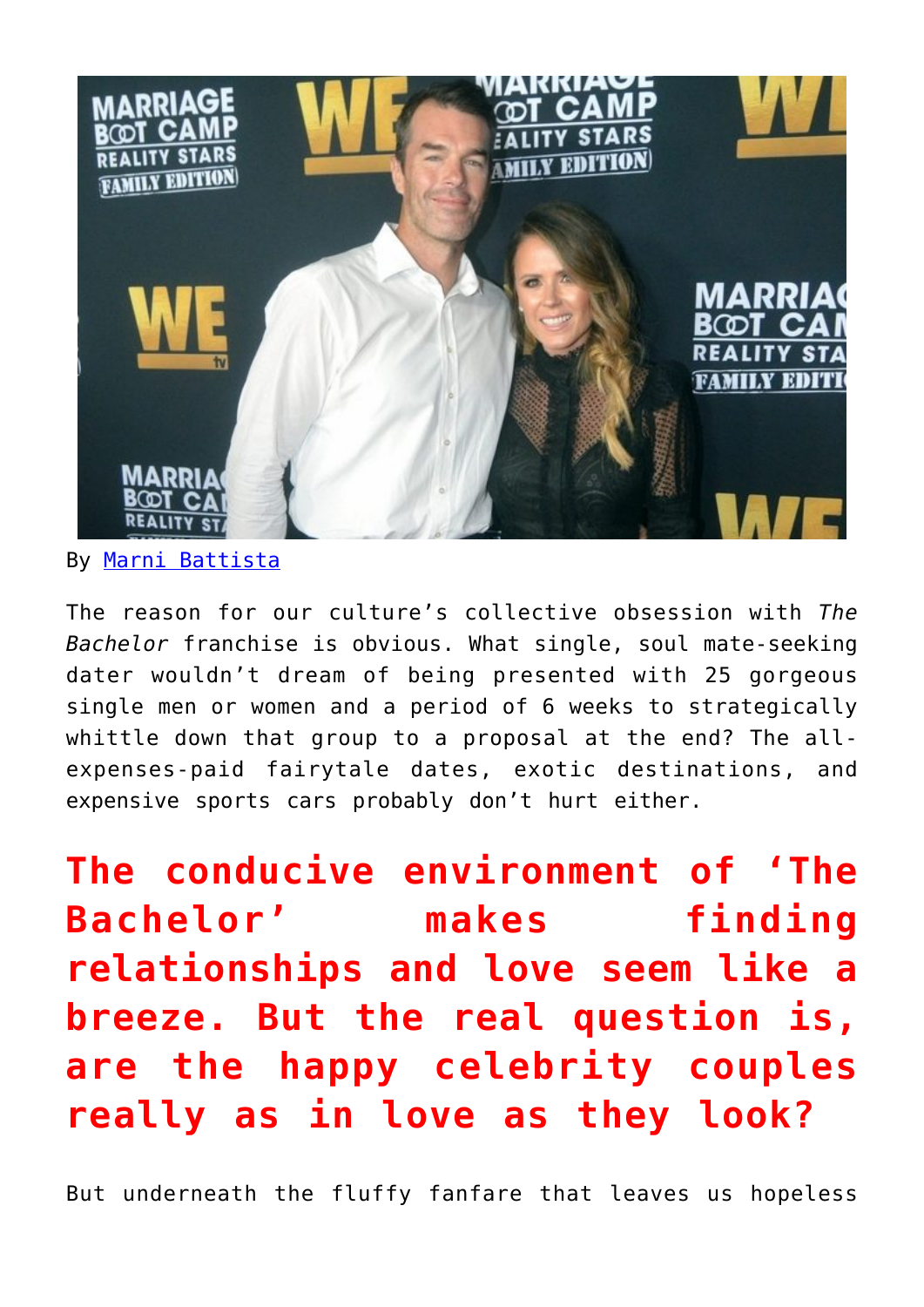romantics watching at home with hearts a-fluttering, at the show's core is a promise of two people finding everlasting relationships and love. After all, the show has resulted in a few happy marriages, with last month's nuptials of happy celebrity couple Sean Lowe and Catherine Giudici from *The Bachelor* and *The Bachelorette* Season 1 couple Trista and Ryan Sutter's ten-year vow renewal.

**Related Link:** ['The Bachelor' Stars Sean Lowe and Catherine](http://cupidspulse.com/the-bachelor-stars-sean-lowe-catherine-giudici-married/) [Giudici Are Married](http://cupidspulse.com/the-bachelor-stars-sean-lowe-catherine-giudici-married/)

However, in an environment so unrealistic and clouded with so many distracting factors, I can't be convinced *The Bachelor* process is conducive to building the foundation for lasting relationships and love. Do I think it's possible to fall in love on the show? Taking into account the myriad of other ways couples meet these days, sure. Still, I think the success stories are the exception rather than the rule, and here's why:

**1. The Isolation:** Before they even meet the star of the season, the 25 contestants who make it through the arduous casting process are then sequestered in a Los Angeles mansion for the remainder of the process. At the beginning of any relationship, I advise daters to make space in their schedule to reflect and allow true feelings to come to the surface. With no escape from this microcosm and no contact with anyone other than the bachelor, crew, and other contestants to distract you, it's easy for the show to become your world, distorting your judgment and emotions.

**2. The Game:** As much as the creators would like you to think that the show allows one lucky man or woman to naturally select a lifelong partner, it's simply impossible for one person to get an accurate impression of 25 different people's personalities in one night. From the get-go, the show becomes a strategic game where the more extroverted contestants come out on top and those who take a little bit longer to open up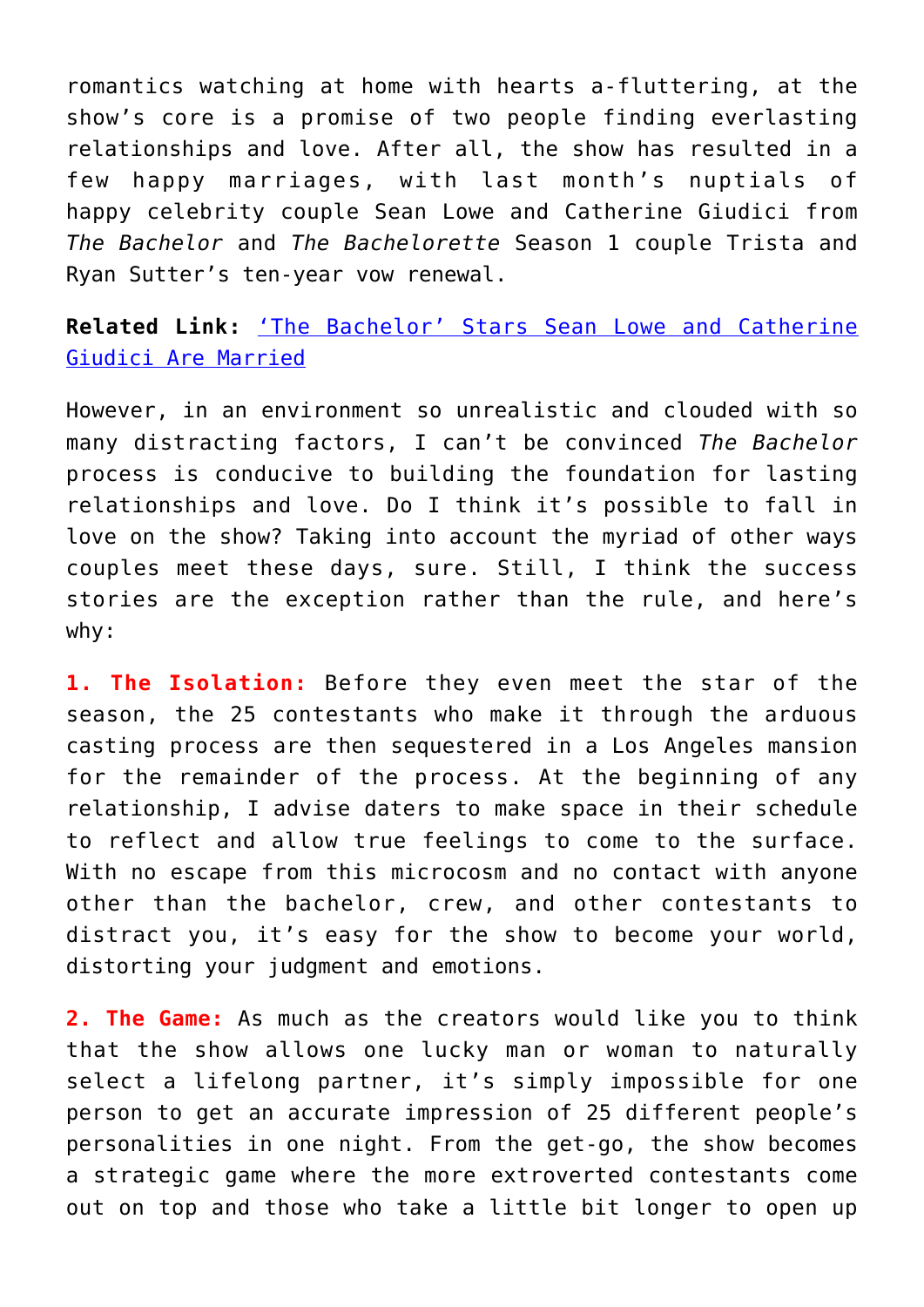often get shafted without a fair shot. Even the contestants who make it past the first couple of rounds of elimination still have to be pretty brazen to stay on the guy's (and camera's) radar, and as a result, many of them get caught up in the competition while losing sight of their true purpose.

**Related Link:** [How to Listen to Your Heart and Take Back](http://cupidspulse.com/how-to-listen-to-your-heart-and-take-back-control-of-your-love-life/) [Control of Your Love Life](http://cupidspulse.com/how-to-listen-to-your-heart-and-take-back-control-of-your-love-life/)

**3. The Entertainment:** Ultimately, the show's creators prioritize entertainment value over all else. That means there's a whole other slew of factors that make this dating game less natural and more complicated. The over-the-top dates to exotic locales with private performances by the latest upand-coming country artist may be fun for the viewer to watch, but it distracts the two people from truly getting to know one another. I mean, who wouldn't fall in love with someone in a rose petal-dotted hot tub overlooking the mountains of Thailand while Josh Groban serenades them softly in the background?

The show's creator, Mike Fleiss, has also openly admitted that they make sure to stock at least half the cast with potential villains or loose screws because they know their audience wants to see drama more than they want to see a proposal. So before the show even begins, cattier girls are selected over more compatible mates, and those stroking the drama are kept around longer than they should be.

To put it simply, any situation that brings people together that normally wouldn't meet carries with it the possibility of true love. But considering the numerous reality-distorting factors involved in *The Bachelor*, I'd steer you toward taking your chances in the real world.

*[Marni Battista,](http://cupidspulse.com/relationship-dating-experts/marni-battista-dating-dignity/) founder of Dating with Dignity, is an expert dating and life coach with a 10-step system to manifesting love for your self and others.*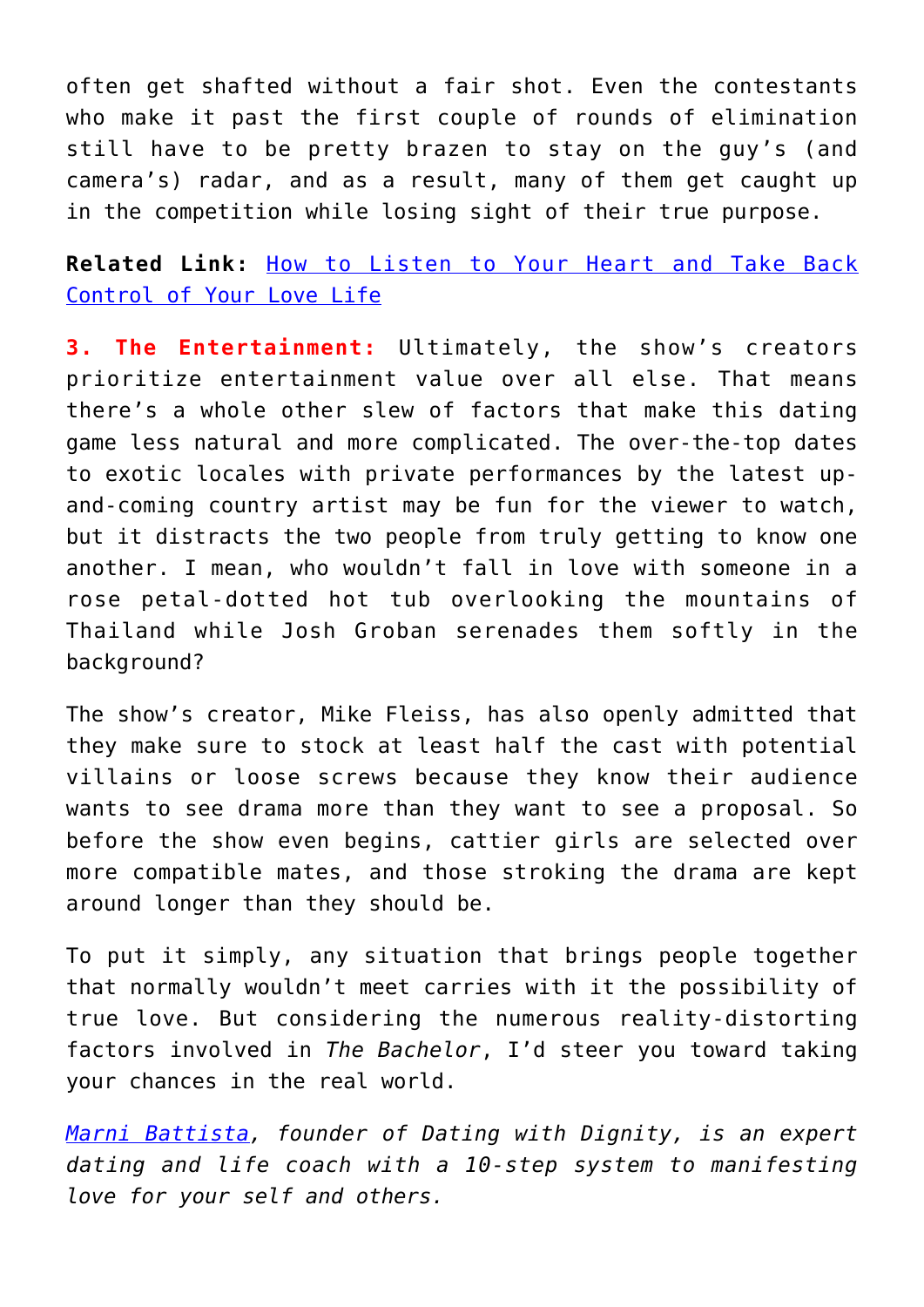# **[Former 'Bachelorette' Trista](https://cupidspulse.com/68444/former-bachelorette-trista-sutter-says-struggles-made-her-grateful/) [Sutter Says Struggles Made](https://cupidspulse.com/68444/former-bachelorette-trista-sutter-says-struggles-made-her-grateful/) [Her Grateful](https://cupidspulse.com/68444/former-bachelorette-trista-sutter-says-struggles-made-her-grateful/)**



By Brittany Stubbs

It has been ten years and two kids since we watched Trista Rehn and Ryan Sutter fall in love on *The Bachelorette.* Although the wife and mother is living her happy ending, she has been through hard times that changed her life and ultimately made her a more grateful person. After struggling with infertility, and later, a difficult pregnancy and scary delivery, Trista began to embrace gratitude in a whole new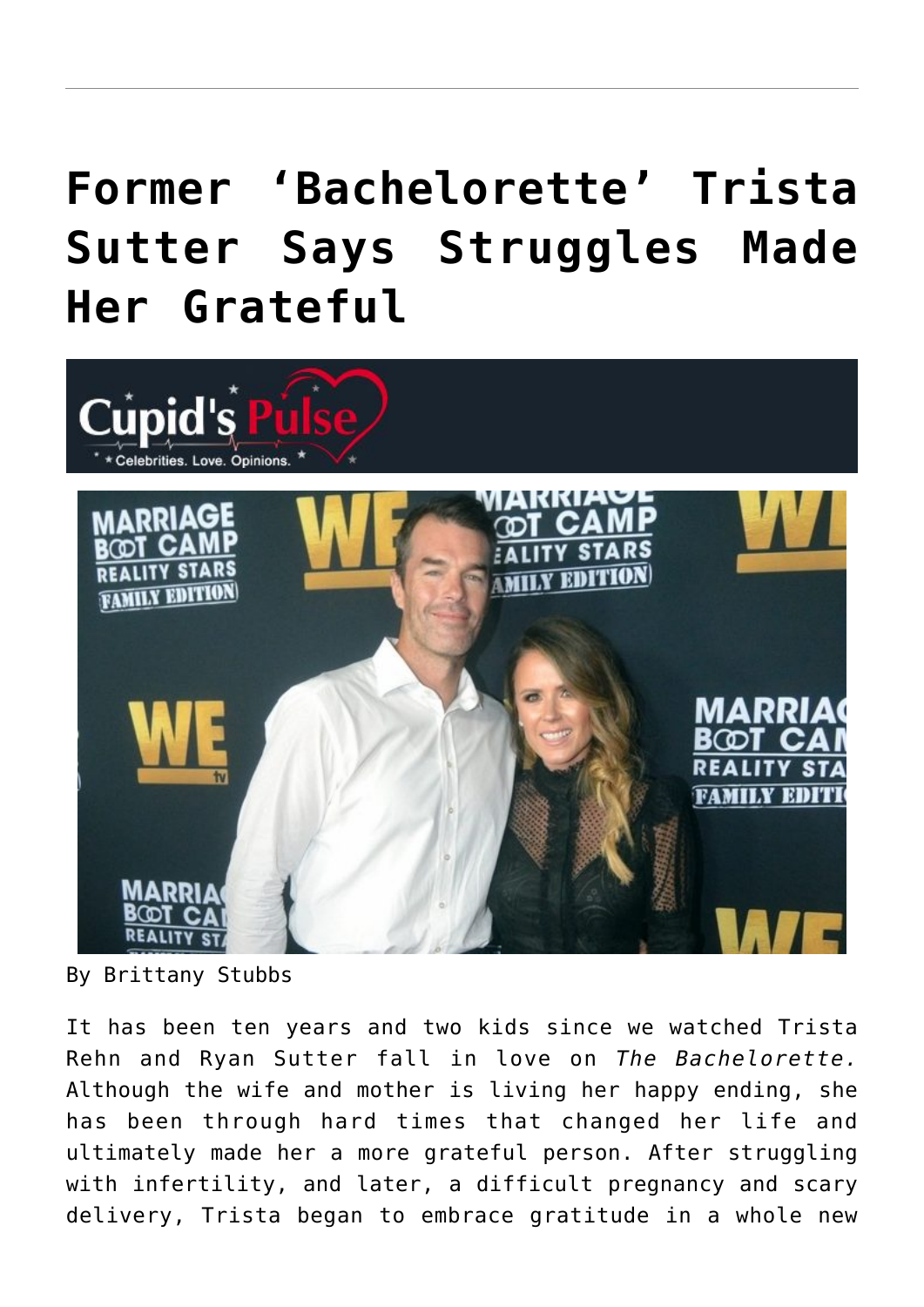way, *[People](http://www.people.com/people/article/0,,20778851,00.html)* shares. She has not only opened up about how thankful she is for her struggles, her children, and little moments in her everyday life, but she is especially thankful for meeting Ryan. "It's an understatement to say I hit the jackpot," she says. "I want to be a better person because he is sucha a good person. He is the top of my list of things I'm grateful for."

**How do disagreements and arguments make your relationship stronger?**

#### **Cupid's Advice:**

It's hard to see the benefits of hard times while you're in the middle of them, but it's important to remember that these are the moments that allow us to grow and ultimately benefit in the end:

**1. They show a relationship's strength:** Nobody likes to fight with their partner, but when you overcome conflicts, big or small, you show what your relationship is made of and prove you can get through anything.

**Related:** ['Bachelorette' Trista Sutter Talks About 'Happily](http://cupidspulse.com/trista-sutter-bachelorette-happily-ever-after-marriage-family-gratitude/) [Ever After'](http://cupidspulse.com/trista-sutter-bachelorette-happily-ever-after-marriage-family-gratitude/)

**2. They result in communication:** Although it may be through yelling or snide comments in the case of an argument, communication is communication. Arguments are hard, but they often force you and your partner to express how you truly feel, and in the end, that communication is key to making your relationship stronger.

**Related:** [Trista and Ryan Sutter Renew Vows in Vail](http://cupidspulse.com/bachelorette-stars-trista-ryan-sutter-renew-vows-vail/) 

**3. They prove you have something worth keeping:** If you've been through difficult times as a couple, by sticking around and continuing to work on your relationship, you're proving that you both believe you have something worth the struggle. When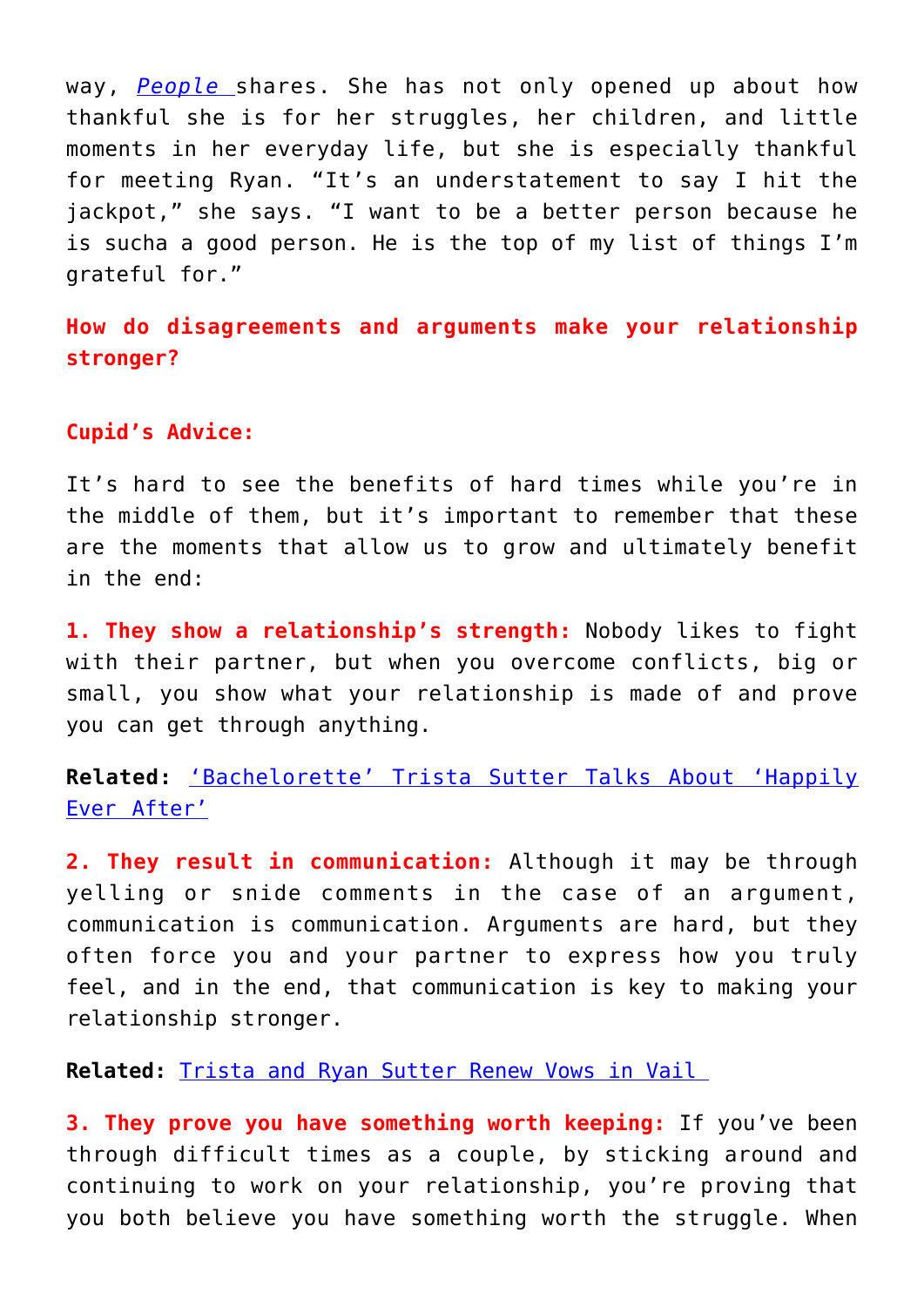disagreements or arguments arise in the future, you can look back on what you've already overcome and remind yourself there's a reason you haven't let go.

**How has a disagreement or argument made a relationship in your life stronger? Share your experiences below.** 

## **['The Bachelorette' Stars](https://cupidspulse.com/65905/bachelorette-stars-trista-ryan-sutter-renew-vows-vail/) [Trista and Ryan Sutter Renew](https://cupidspulse.com/65905/bachelorette-stars-trista-ryan-sutter-renew-vows-vail/) [Vows in Vail](https://cupidspulse.com/65905/bachelorette-stars-trista-ryan-sutter-renew-vows-vail/)**



By Kerri Sheehan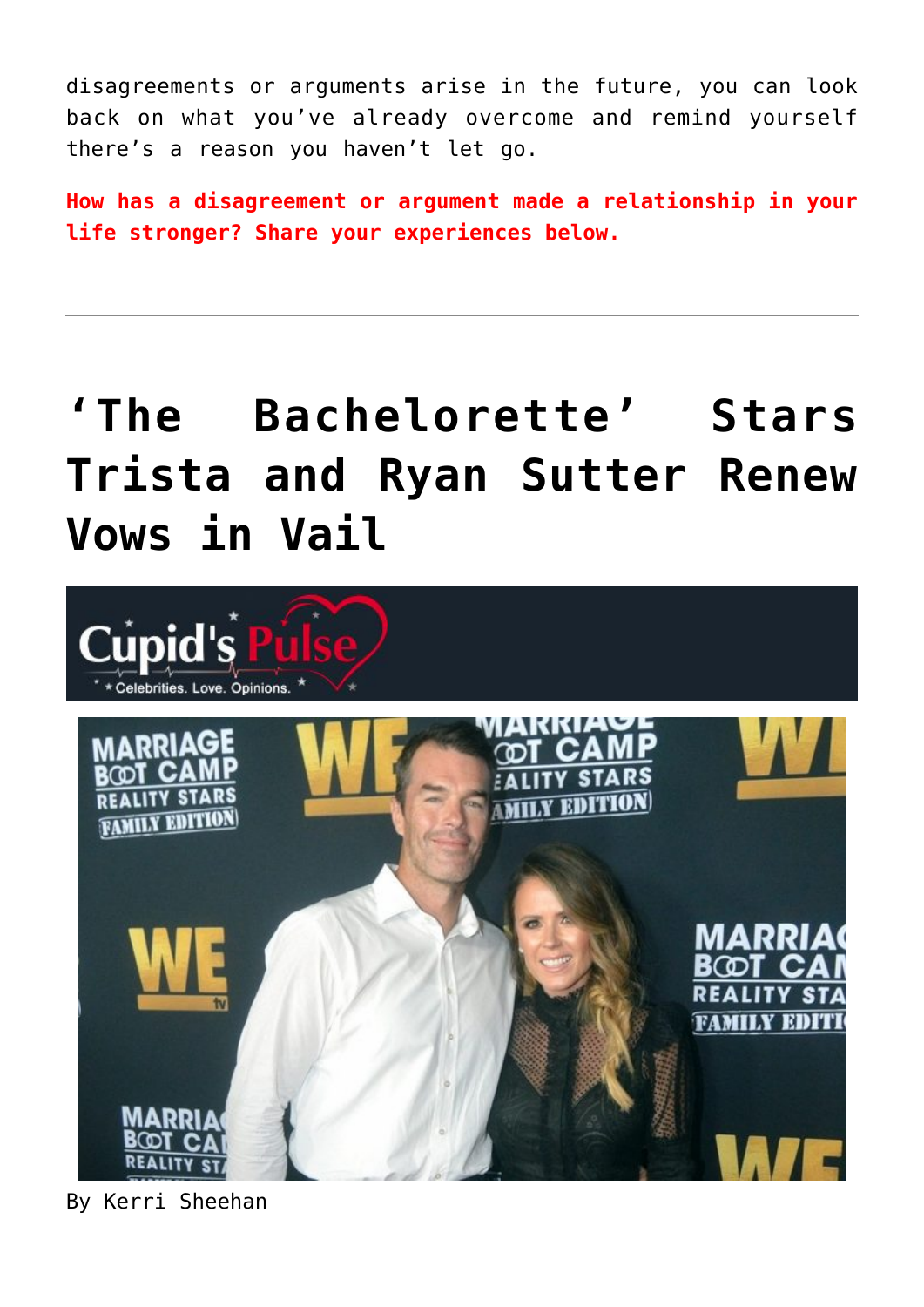Trista Rehn and Ryan Sutter met during the *Bachelorette,* and ever since the two have been happily married. This weekend, ten years after 26 million viewers tuned in to see the two get hitched, the couple renewed their vows. They said, "I do," once again in Vali, Colorado. Trista dished to *[People](http://www.people.com/people/article/0,,20766559,00.html)*, "It's an understatement to say I hit the jackpot. He is such a good person. He gets better with age."

**What are some compelling reasons to renew your wedding vows?**

### **Cupid's Advice:**

After a few years of marriage you and your significant other may want to declare your love for one another all over again.

**1. To recreate the dream:** Every little girl has an idea of what her dream wedding should be, however some couples may not get to fulfill this dream. Whether money, time, or faith kept them from having the perfect ceremony, a vow renewal will give them a second chance to have the perfect wedding.

**Related:** ['Bachelorette' Trista Sutter Talks About 'Happily](http://cupidspulse.com/trista-sutter-bachelorette-happily-ever-after-marriage-family-gratitude/) [Ever After': "Ryan and I Make It Work for No One But](http://cupidspulse.com/trista-sutter-bachelorette-happily-ever-after-marriage-family-gratitude/) [Ourselves"](http://cupidspulse.com/trista-sutter-bachelorette-happily-ever-after-marriage-family-gratitude/)

**2. New you:** Over the years people change so the person that you married may not be the same person in 15 years. After a big personality change it's nice to let your partner know that you still love the person that they are.

**Related:** [Jessica Alba and Cash Warren Celebrate Five-Year](http://cupidspulse.com/jessica-alba-cash-warren-celebrate-five-year-anniversary/) **[Anniversary](http://cupidspulse.com/jessica-alba-cash-warren-celebrate-five-year-anniversary/)** 

**3. To celebrate:** Many couples choose to renew their wedding vows on their anniversary to celebrate another chapter in their marriage. This is the perfect way to show your partner, your friends, and your family how much you two care about each other.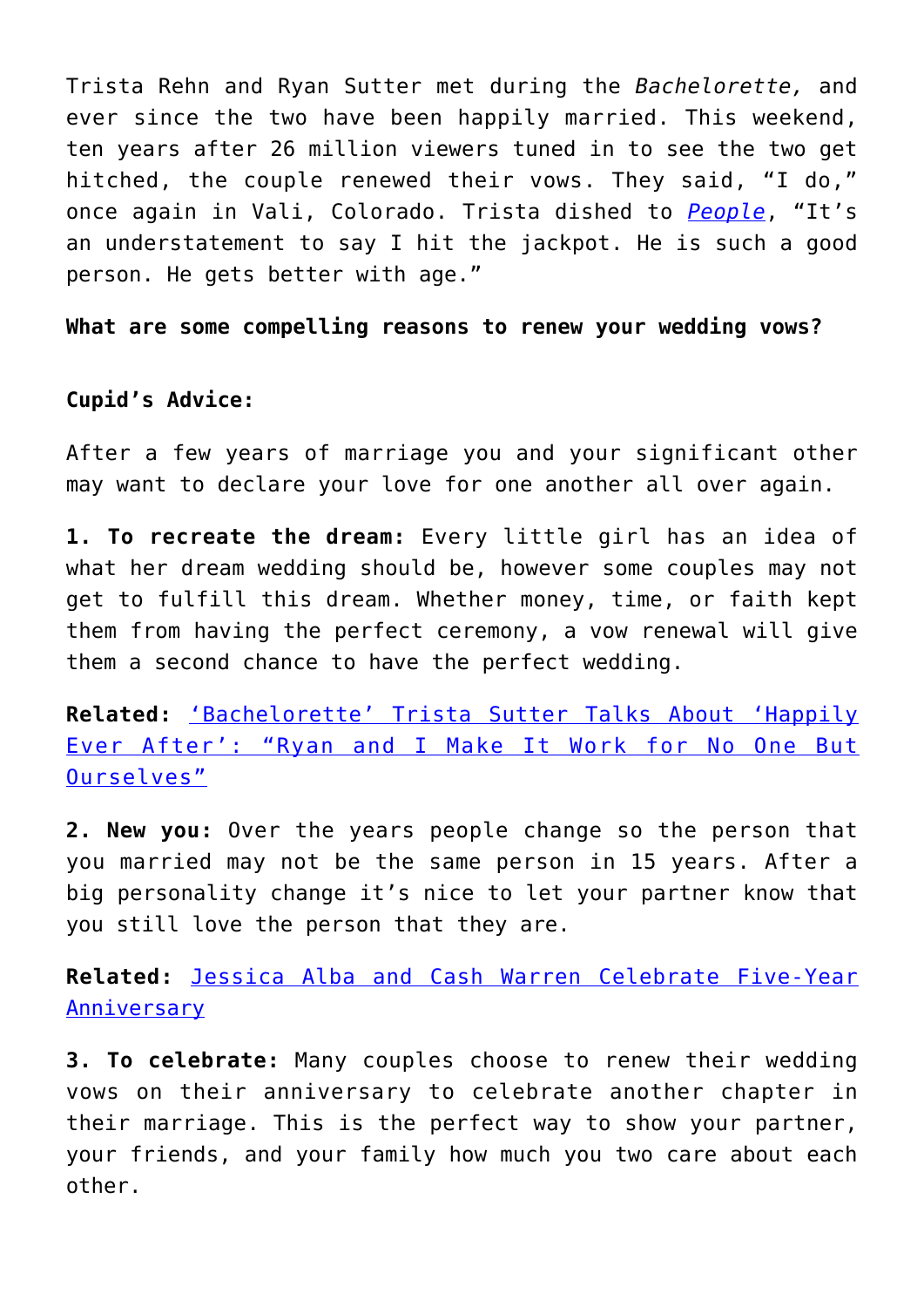**Why would you renew your vows? Share below.**

# **['Bachelorette' Trista Sutter](https://cupidspulse.com/62890/trista-sutter-bachelorette-happily-ever-after-family/) [Talks About 'Happily Ever](https://cupidspulse.com/62890/trista-sutter-bachelorette-happily-ever-after-family/) [After': "Ryan and I Make It](https://cupidspulse.com/62890/trista-sutter-bachelorette-happily-ever-after-family/) [Work for No One But](https://cupidspulse.com/62890/trista-sutter-bachelorette-happily-ever-after-family/) [Ourselves"](https://cupidspulse.com/62890/trista-sutter-bachelorette-happily-ever-after-family/)**



By Kristin Mattern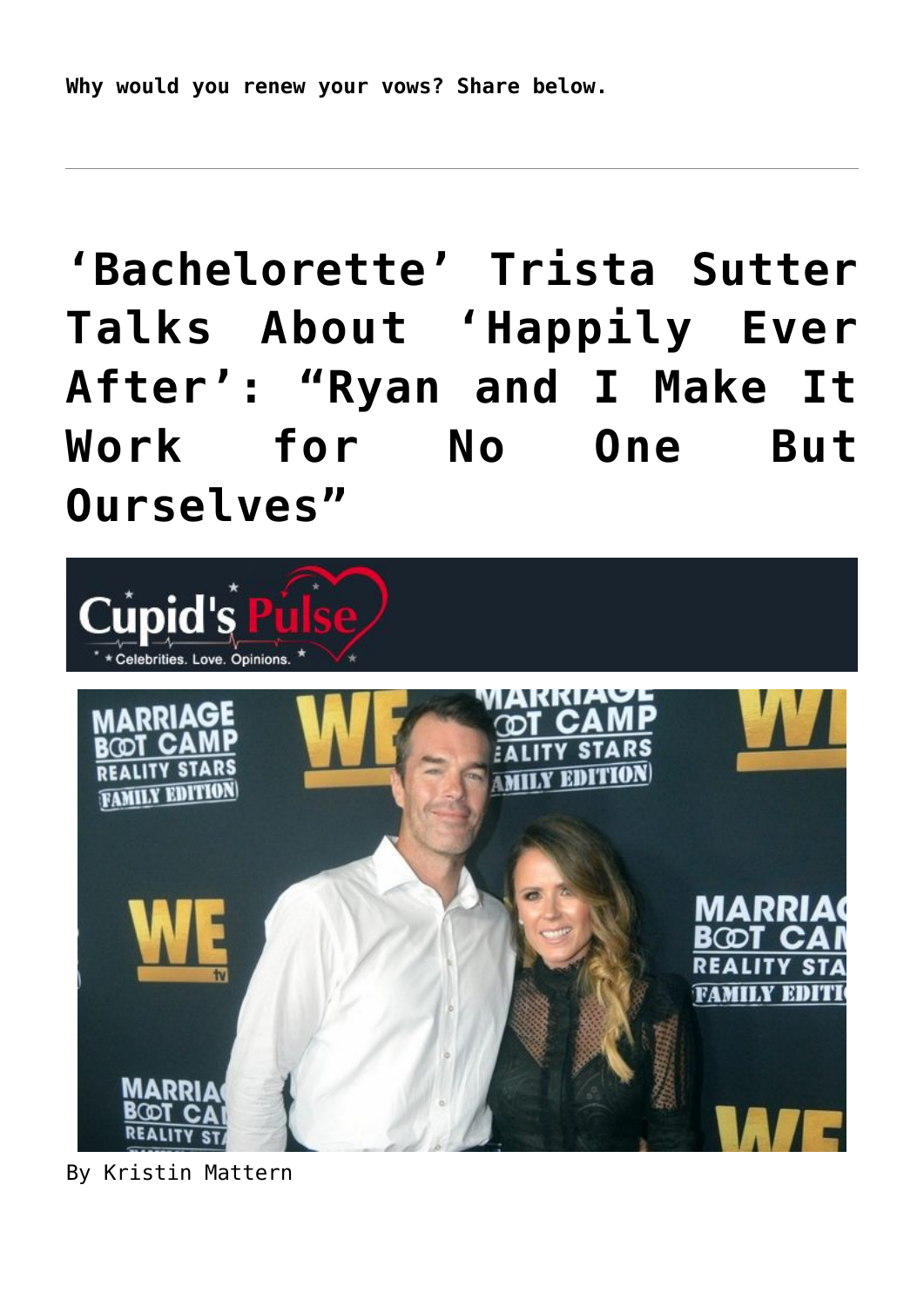Reality TV viewers know Trista Sutter from the first season of *The Bachelor* where she grew to be a fan favorite on the show. When she ended as runner-up, ABC chose her as the first star of their new show, *[The Bachelorette](http://cupidspulse.com/reality-tv-couples/the-bachelorette/)*. It was there that she met and fell in love with her husband, firefighter Ryan Sutter. Defying the bleak love statistics of the popular ABC franchise (as of 2013, only three famous couples have gotten hitched out of 25 seasons), Trista and Ryan married in 2003 and have since welcomed two beautiful children — Maxwell Alston and Blakesley Grace. Family life hasn't slowed down this stay-at-home celebrity mom. She regularly contributes to several blogs and most recently wrote a book about the power of gratitude.

**Related Link:** [Reality Stars Who Found Real Love: Trista and](http://cupidspulse.com/reality-star-couples-real-love/) [Ryan Sutter](http://cupidspulse.com/reality-star-couples-real-love/)

### **Celebrity Interview with Former** *Bachelorette* **Star Trista Sutter**

*Happily Ever After: The Life-Changing Power of a Grateful Heart* was inspired by Sutter's desire to write about a topic she could speak to authentically and realized that the subject most important to her was gratitude. "It's kept me uplifted during the hard times and grounded during the high times," she says in our celebrity interview. "I truly hope I'm able to encourage happiness in my readers by writing about its value through the stories of my life, others' lives, and the incredible scientific research proving its positive effects." The title stems from the reality TV star's Disney-like romance, but her book also showcases that life isn't perfect. Sutter believes that "if you embrace a grateful heart, your fairy tale will reveal itself through a happier life."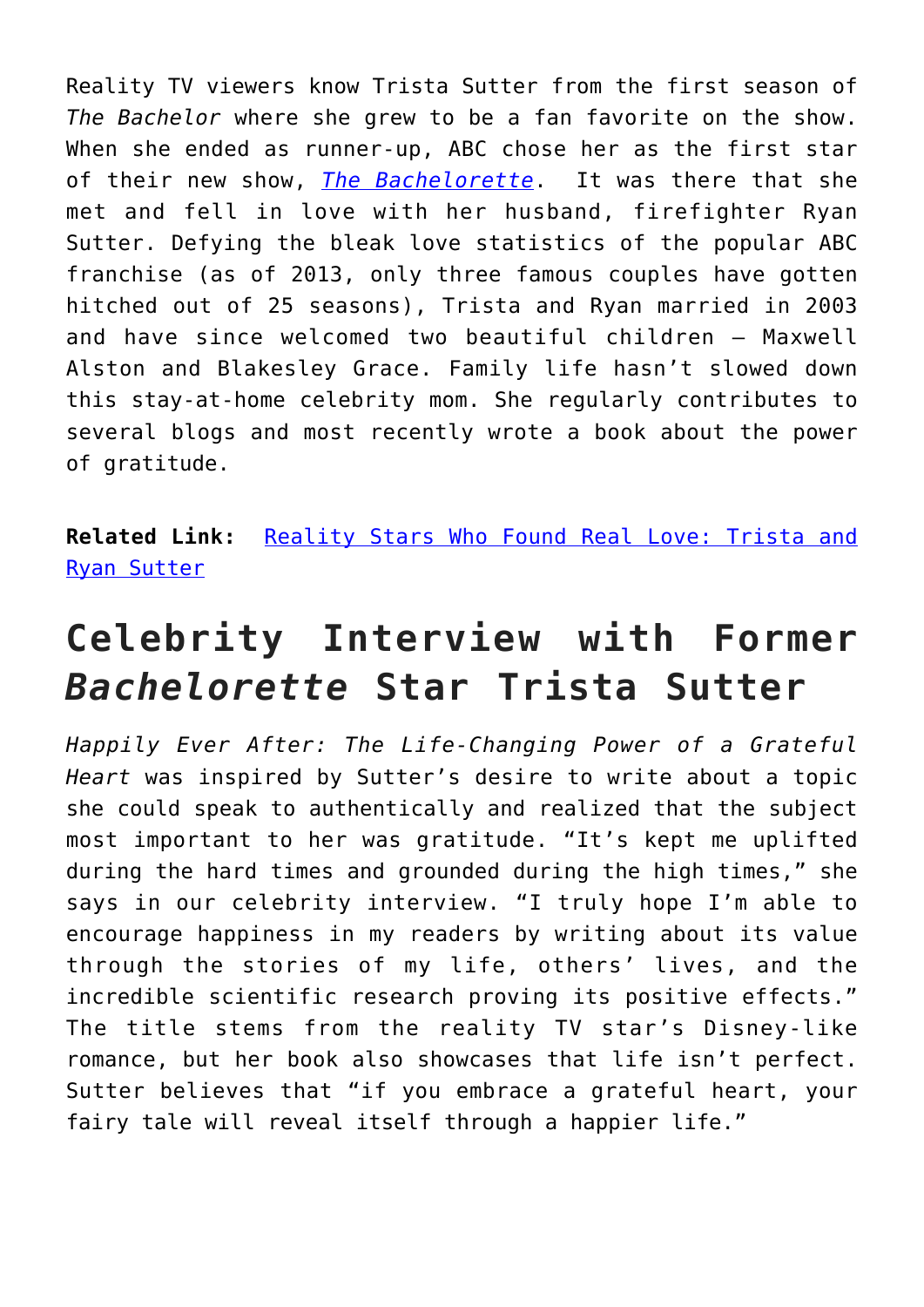

With Thanksgiving only a few days away, the release of Sutter's book is fitting. The mother-of-two says she is most thankful for her relationships with family and friends and the experiences in life that have taught her to cherish her blessings. "Moments full of sadness or strife have made me realize how short life is and helped me to appreciate it," she says.

**Related Link:** [Five Bachelor and Bachelorette Couples We Can](http://cupidspulse.com/5-bachelor-bachelorette-couples-we-can-learn-from/) [Learn From](http://cupidspulse.com/5-bachelor-bachelorette-couples-we-can-learn-from/)

## **Trista Sutter Opens Up About Her Relationship and Love**

When it comes to her celebrity marriage, Sutter says her relationship with husband Ryan is based on true love. Asked if they ever feel pressured to stay together because of their reality TV past, the starlet candidly responds, "I wouldn't say that we are pressured to stay together, but I'll admit that I would never want to disappoint our hopeful fans if we were to ever decide that our marriage wasn't healthy anymore. We love each other and make it work for no one else but ourselves." This December, the happy couple will be celebrating their ten-year anniversary, but they're keeping their plans a secret for now!